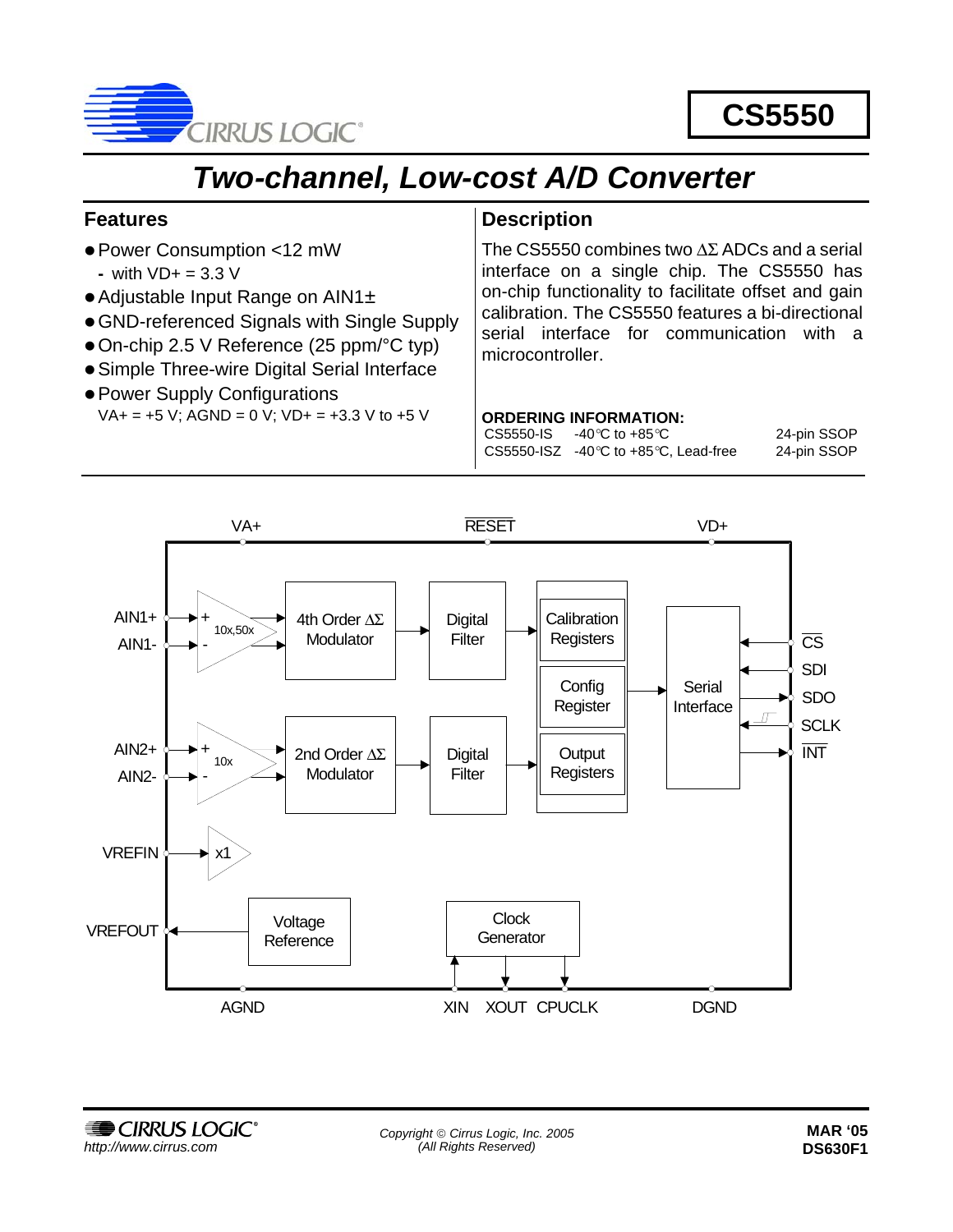

# **TABLE OF CONTENTS**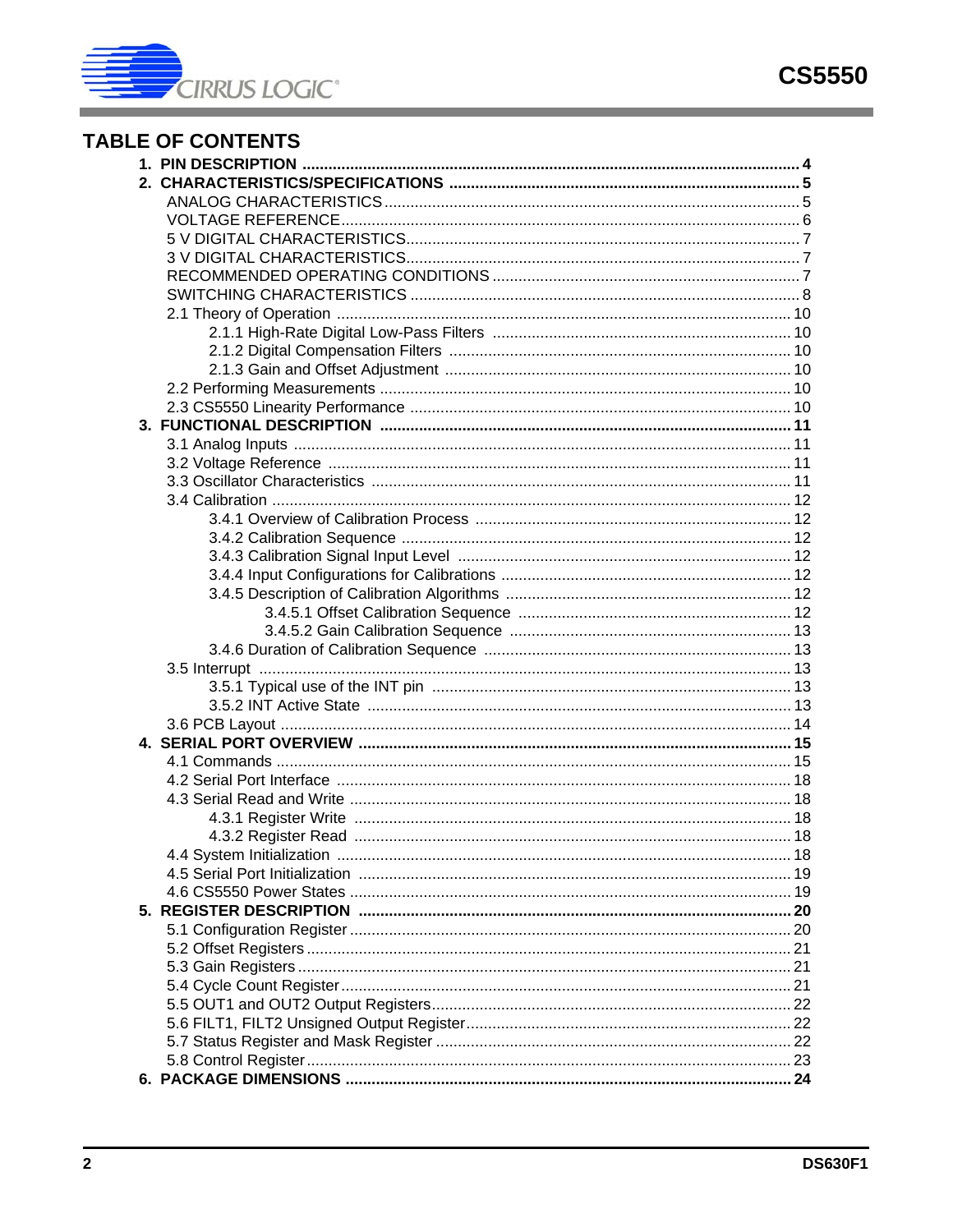

#### **LIST OF FIGURES**

#### **Table 1. Revision History**

| <b>Revision</b> | Date         | <b>Changes</b>                                                                                            |
|-----------------|--------------|-----------------------------------------------------------------------------------------------------------|
| PP <sub>1</sub> | October 2003 | Initial release                                                                                           |
| PP <sub>2</sub> | August 2004  | Update THD on AIN1.<br>Update Noise on AIN2.<br>Update PSRR on AIN2.<br>Delete AC Calibration references. |
| F1              | March 2005   | Added Lead-free Device Ordering Information                                                               |
|                 |              |                                                                                                           |
|                 |              |                                                                                                           |

### Contacting Cirrus Logic Support

For all product questions and inquiries contact a Cirrus Logic Sales Representative. To find the one nearest to you go to **www.cirrus.com**

#### IMPORTANT NOTICE

Cirrus Logic, Inc. and its subsidiaries ("Cirrus") believe that the information contained in this document is accurate and reliable. However, the information is subject to change without notice and is provided "AS IS" without warranty of any kind (express or implied). Customers are advised to obtain the latest version of relevant information to verify, before placing orders, that information being relied on is current and complete. All products are sold subject to the terms and conditions of sale supplied at the time of order acknowledgment, including those pertaining to warranty, indemnification, and limitation of liability. No responsibility is assumed by Cirrus for the use of this information, including use of this information as the basis for manufacture or sale of any items, or for infringement of patents or other rights of third parties. This document is the property of Cirrus and by furnishing this information, Cirrus grants no license, express or implied under any patents, mask work rights, copyrights, trademarks, trade secrets or other intellectual property rights. Cirrus owns the copyrights associated with the information contained herein and gives consent for copies to be made of the information only for use within your organization with respect to Cirrus integrated circuits or other products of Cirrus. This consent does not extend to other copying such as copying for general distribution, advertising or promotional purposes, or for creating any work for resale.

CERTAIN APPLICATIONS USING SEMICONDUCTOR PRODUCTS MAY INVOLVE POTENTIAL RISKS OF DEATH, PERSONAL INJURY, OR SEVERE PROP-ERTY OR ENVIRONMENTAL DAMAGE ("CRITICAL APPLICATIONS"). CIRRUS PRODUCTS ARE NOT DESIGNED, AUTHORIZED OR WARRANTED FOR USE IN AIRCRAFT SYSTEMS, MILITARY APPLICATIONS, PRODUCTS SURGICALLY IMPLANTED INTO THE BODY, AUTOMOTIVE SAFETY OR SECURITY DE-VICES, LIFE SUPPORT PRODUCTS OR OTHER CRITICAL APPLICATIONS. INCLUSION OF CIRRUS PRODUCTS IN SUCH APPLICATIONS IS UNDERSTOOD<br>TO BE FULLY AT THE CUSTOMER'S RISK AND CIRRUS DISCLAIMS AND MAKES NO WARRANTY, EXPRESS, STATUTORY IMPLIED WARRANTIES OF MERCHANTABILITY AND FITNESS FOR PARTICULAR PURPOSE, WITH REGARD TO ANY CIRRUS PRODUCT THAT IS USED IN SUCH A MANNER. IF THE CUSTOMER OR CUSTOMER'S CUSTOMER USES OR PERMITS THE USE OF CIRRUS PRODUCTS IN CRITICAL APPLICATIONS,<br>CUSTOMER AGREES, BY SUCH USE, TO FULLY INDEMNIFY CIRRUS, ITS OFFICERS, DIRECTORS, EMPLOYEES, DISTRI

Cirrus Logic, Cirrus, and the Cirrus Logic logo designs are trademarks of Cirrus Logic, Inc. All other brand and product names in this document may be trademarks or service marks of their respective owners.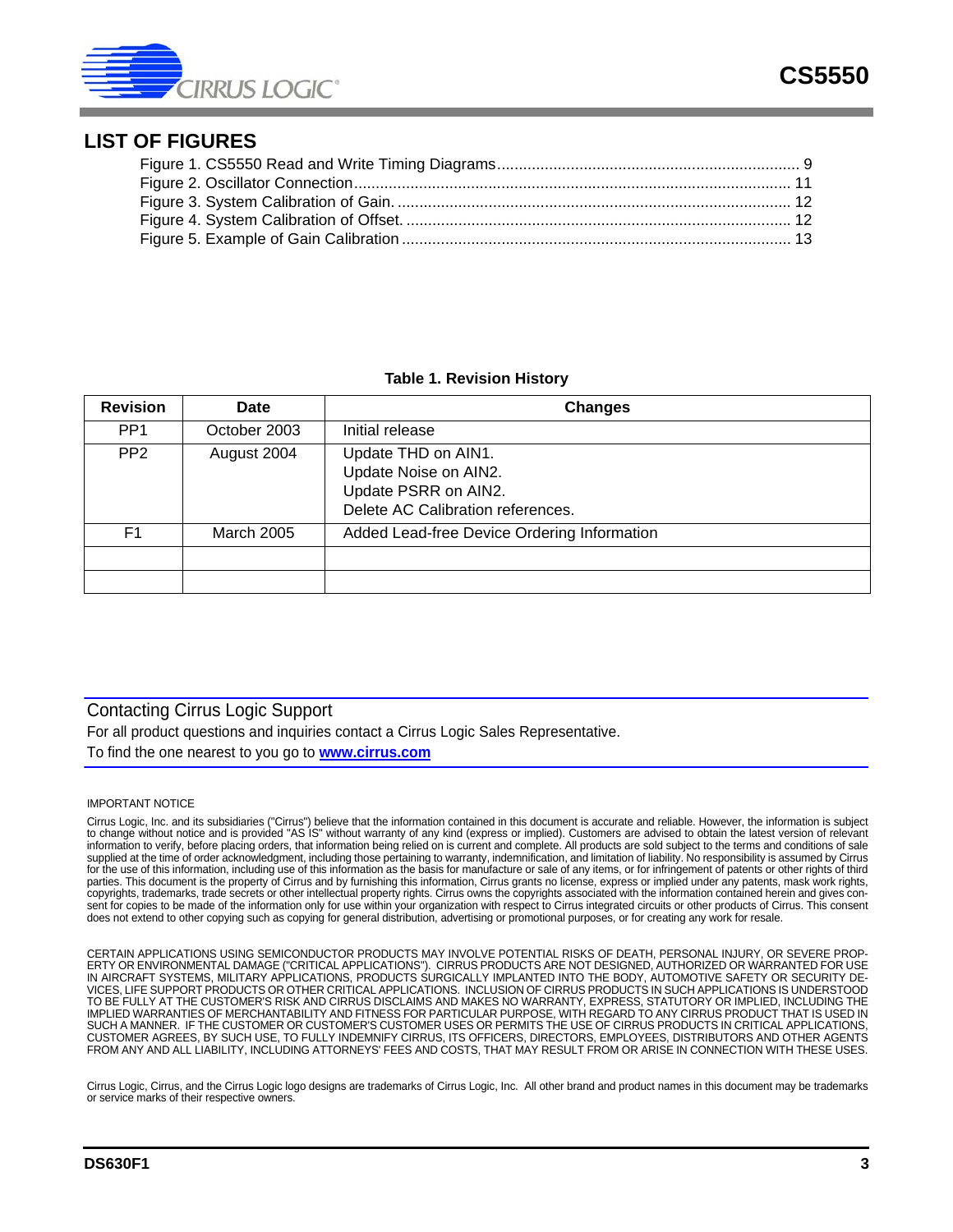

# <span id="page-3-0"></span>**1. PIN DESCRIPTION**

| Crystal Out                     | <b>XOUT</b>            |   | 1● | 24      | <b>XIN</b>         | Crystal In                |
|---------------------------------|------------------------|---|----|---------|--------------------|---------------------------|
| <b>CPU Clock Output</b>         | <b>CPUCLK</b>          |   | 2  | 23      | <b>SDI</b>         | Serial Data Input         |
| Positive Power Supply           | VD+                    |   | 3  | 22      | <b>TSTO</b>        | <b>Test Output</b>        |
| Digital Ground                  | <b>DGND</b>            |   | 4  | 21      | <b>TSTO</b>        | <b>Test Output</b>        |
| <b>Serial Clock</b>             | <b>SCLK</b>            |   | 5  | 20      | <b>INT</b>         | Interrupt                 |
| Serial Data Ouput               | <b>SDO</b>             | ┑ | 6  | 19      | <b>RESET</b>       | Reset                     |
| <b>Chip Select</b>              | $\overline{\text{cs}}$ | П | 7  | 18      | <b>TSTO</b>        | <b>Test Output</b>        |
| <b>Test Output</b>              | <b>TSTO</b>            |   | 8  | 17      | <b>TSTO</b>        | <b>Test Output</b>        |
| Differential Analog Input       | $AlN2+$                |   | 9  | 16<br>П | $AlN1+$            | Differential Analog Input |
| Differential Analog Input       | AIN <sub>2</sub> -     |   | 10 | 15<br>┑ | AIN <sub>1</sub> - | Differential Analog Input |
| <b>Voltage Reference Output</b> | <b>VREFOUT</b>         | ٦ | 11 | 14      | $VA+$              | Positive Analog Supply    |
| Voltage Reference Input         | <b>VREFIN</b>          | ┑ | 12 | 13      | <b>AGND</b>        | Analog Ground             |
|                                 |                        |   |    |         |                    |                           |

| <b>Clock Generator</b>                      |                |                                                                                                                                                                                                                                                                            |
|---------------------------------------------|----------------|----------------------------------------------------------------------------------------------------------------------------------------------------------------------------------------------------------------------------------------------------------------------------|
| <b>Crystal Out</b><br><b>Crystal In</b>     | 1,24           | XOUT, XIN - A gate inside the chip is connected to these pins and can be used with a<br>crystal to provide the system clock for the device. Alternatively, an external (CMOS<br>compatible) clock can be supplied into XIN pin to provide the system clock for the device. |
| <b>CPU Clock Output</b>                     | $\overline{2}$ | CPUCLK - Output of on-chip oscillator which can drive one standard CMOS load.                                                                                                                                                                                              |
| Control Pins and Serial Data I/O            |                |                                                                                                                                                                                                                                                                            |
| <b>Serial Clock Input</b>                   | 5              | SCLK - A clock signal on this pin determines the input and output rate of the data for the<br>SDI and SDO pins respectively. The SCLK pin will recognize clocks only when CS is low.                                                                                       |
| <b>Serial Data Output</b>                   | 6              | SDO - The serial data port output pin. Its output is in a high impedance state when CS is<br>high.                                                                                                                                                                         |
| <b>Chip Select</b>                          | $\overline{7}$ | CS - When low, the port will recognize SCLK. An active high on this pin forces the SDO<br>pin to a high impedance state. CS should be changed when SCLK is low.                                                                                                            |
| <b>Reset</b>                                | 19             | RESET - When reset is taken low, all internal registers are set to their default states.                                                                                                                                                                                   |
| Interrupt                                   | 20             | INT - When INT goes low it signals that an enabled event has occurred.                                                                                                                                                                                                     |
| <b>Serial Data Input</b>                    | 23             | SDI - The serial data port input pin. Data will be input at a rate determined by SCLK.                                                                                                                                                                                     |
| Measurement and Reference Input             |                |                                                                                                                                                                                                                                                                            |
| <b>Differential</b><br><b>Analog Inputs</b> | 9,10,15,16     | AIN1+, AIN1-, AIN2+, AIN2- - Differential analog input pins.                                                                                                                                                                                                               |
| Voltage<br><b>Reference Output</b>          | 11             | VREFOUT - The on-chip voltage reference output. The voltage reference has a nominal<br>magnitude of 2.5 V and is referenced to the AGND pin on the converter.                                                                                                              |
| Voltage<br><b>Reference Input</b>           | 12             | VREFIN - The input establishes the voltage reference for the on-chip modulator.                                                                                                                                                                                            |
| <b>Power Supply Connections</b>             |                |                                                                                                                                                                                                                                                                            |
| <b>Positive</b><br><b>Digital Supply</b>    | 3              | VD+ - The positive digital supply relative to DGND.                                                                                                                                                                                                                        |
| <b>Digital Ground</b>                       | 4,9,10         | <b>DGND</b> - The common-mode potential of digital ground must be equal to or above the<br>common-mode potential of AGND.                                                                                                                                                  |
| <b>Positive</b><br><b>Analog Supply</b>     | 14             | VA+ - The positive analog supply relative to AGND.                                                                                                                                                                                                                         |
| <b>Analog Ground</b>                        | 13             | AGND - The analog ground pin must be at the lowest potential.                                                                                                                                                                                                              |
| <b>Test Output</b>                          |                | 8,17,18,21,22 TSTO - These pins are used for factory testing and must be left floating.                                                                                                                                                                                    |
|                                             |                |                                                                                                                                                                                                                                                                            |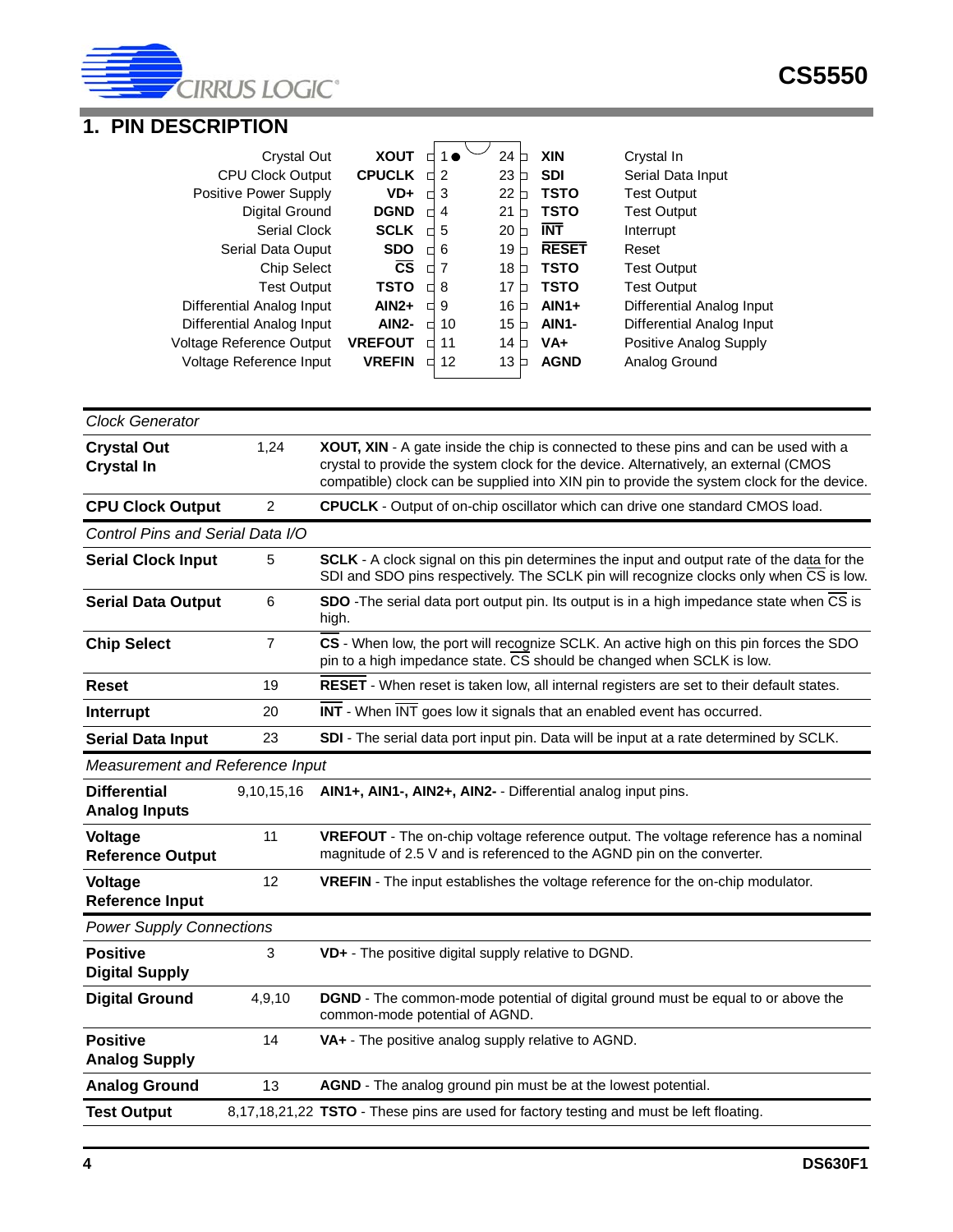

# <span id="page-4-0"></span>**2. CHARACTERISTICS/SPECIFICATIONS**

- Min / Max characteristics and specifications are guaranteed over all Operating Conditions.
- Typical characteristics and specifications are measured at nominal supply voltages and  $T_A = 25^{\circ}$ C.
- DGND = 0 V. All voltages with respect to 0 V.

# <span id="page-4-1"></span>**ANALOG CHARACTERISTICS**

| <b>Parameter</b>                   | <b>Symbol</b>           | Min              | <b>Typ</b>               | <b>Max</b>               | <b>Unit</b>              |                 |
|------------------------------------|-------------------------|------------------|--------------------------|--------------------------|--------------------------|-----------------|
| <b>Accuracy (Both Channels)</b>    |                         |                  |                          |                          |                          |                 |
| Common Mode Rejection              | (DC, 50, 60 Hz)         | <b>CMRR</b>      | 80                       | $\blacksquare$           | $\overline{\phantom{0}}$ | dB              |
| <b>Offset Drift</b>                |                         |                  |                          | 5                        |                          | nV/°C           |
| Analog Inputs (AIN1±)              |                         |                  |                          |                          |                          |                 |
| Differential Input Voltage Range   | $(Gain = 10)$           | AlN <sub>1</sub> | 0                        | $\overline{\phantom{a}}$ | 500                      | $mV_{P-P}$      |
| ${(AlN1+) - (AlN1-) }$             | $(Gain = 50)$           |                  | 0                        |                          | 100                      | $mV_{P-P}$      |
| <b>Total Harmonic Distortion</b>   |                         | THD <sub>1</sub> | 80                       |                          |                          | dB              |
| Common Mode + Signal               | <b>Both Gain Ranges</b> |                  | $-0.25$                  | $\blacksquare$           | VA+                      | $\vee$          |
| Crosstalk with AIN2± at Full Scale | (50, 60 Hz)             |                  | $\overline{\phantom{a}}$ | $\blacksquare$           | $-115$                   | dB              |
| Input Capacitance                  | $(Gain = 10)$           | IC <sub>1</sub>  | $\blacksquare$           | 25                       | $\blacksquare$           | pF              |
|                                    | $(Gain = 50)$           |                  | $\blacksquare$           | 25                       |                          | pF              |
| Effective Input Impedance          | $(Gain = 10)$           | EII <sub>1</sub> | 30                       |                          |                          | $k\Omega$       |
| (Note 2)                           | $(Gain = 50)$           |                  | 30                       |                          |                          | $k\Omega$       |
| Noise (Referred to Input)          | $(Gain = 10)$           | $N_1$            | $\blacksquare$           | $\overline{\phantom{a}}$ | 22.5                     | $\bar{W}_{rms}$ |
|                                    | $(Gain = 50)$           |                  | $\overline{\phantom{a}}$ |                          | 4.5                      | $\mu V_{rms}$   |
| <b>Accuracy</b>                    |                         |                  |                          |                          |                          |                 |
| <b>Bipolar Offset Error</b>        | (Note 1)                | <b>VOS</b>       | $\overline{\phantom{a}}$ | $\overline{\phantom{a}}$ | ±0.001                   | %F.S.           |
| <b>Full-Scale Error</b>            | (Note 1)                | <b>FSE</b>       | $\blacksquare$           | $\blacksquare$           | ±0.001                   | %F.S.           |
| Analog Inputs (AIN2±)              |                         |                  |                          |                          |                          |                 |
| Differential Input Voltage Range   | ${(AlN2+) - (AlN2-) }$  | AlN <sub>2</sub> | $\boldsymbol{0}$         | $\blacksquare$           | 500                      | $mV_{P-P}$      |
| <b>Total Harmonic Distortion</b>   |                         | THD <sub>2</sub> | 65                       |                          |                          | dB              |
| Common Mode + Signal               |                         |                  | $-0.25$                  | $\mathbf{r}$             | VA+                      | $\vee$          |
| Crosstalk with AIN1± at Full Scale | (50, 60 Hz)             |                  | $\overline{\phantom{a}}$ | $\blacksquare$           | $-70$                    | dB              |
| Input Capacitance                  | $(Gain = 10)$           | IC <sub>2</sub>  | $\overline{\phantom{a}}$ | 0.2                      | $\overline{\phantom{0}}$ | pF              |
| Effective Input Impedance (Note 2) | $(Gain = 10)$           | Ell <sub>2</sub> | 5                        | $\blacksquare$           | $\overline{\phantom{0}}$ | $M\Omega$       |
| Noise (Referred to Input)          | $(Gain = 10)$           | $N_2$            | $\overline{\phantom{a}}$ | $\blacksquare$           | 150                      | $\mu V_{rms}$   |
| <b>Accuracy</b>                    |                         |                  |                          |                          |                          |                 |
| <b>Bipolar Offset Error</b>        | (Note 1)                | <b>VOS</b>       | $\blacksquare$           | $\blacksquare$           | ±0.01                    | %F.S.           |
| <b>Full-Scale Error</b>            | (Note 1)                | <b>FSE</b>       | $\overline{a}$           |                          | ±0.01                    | %F.S.           |

Notes: 1. Applies after system calibration

2. Effective Input Impedance (EII) is determined by clock frequency (DCLK) and Input Capacitance (IC).  $Ell = 1/(IC^*DCLK/4)$ . Note that DCLK = MCLK / K.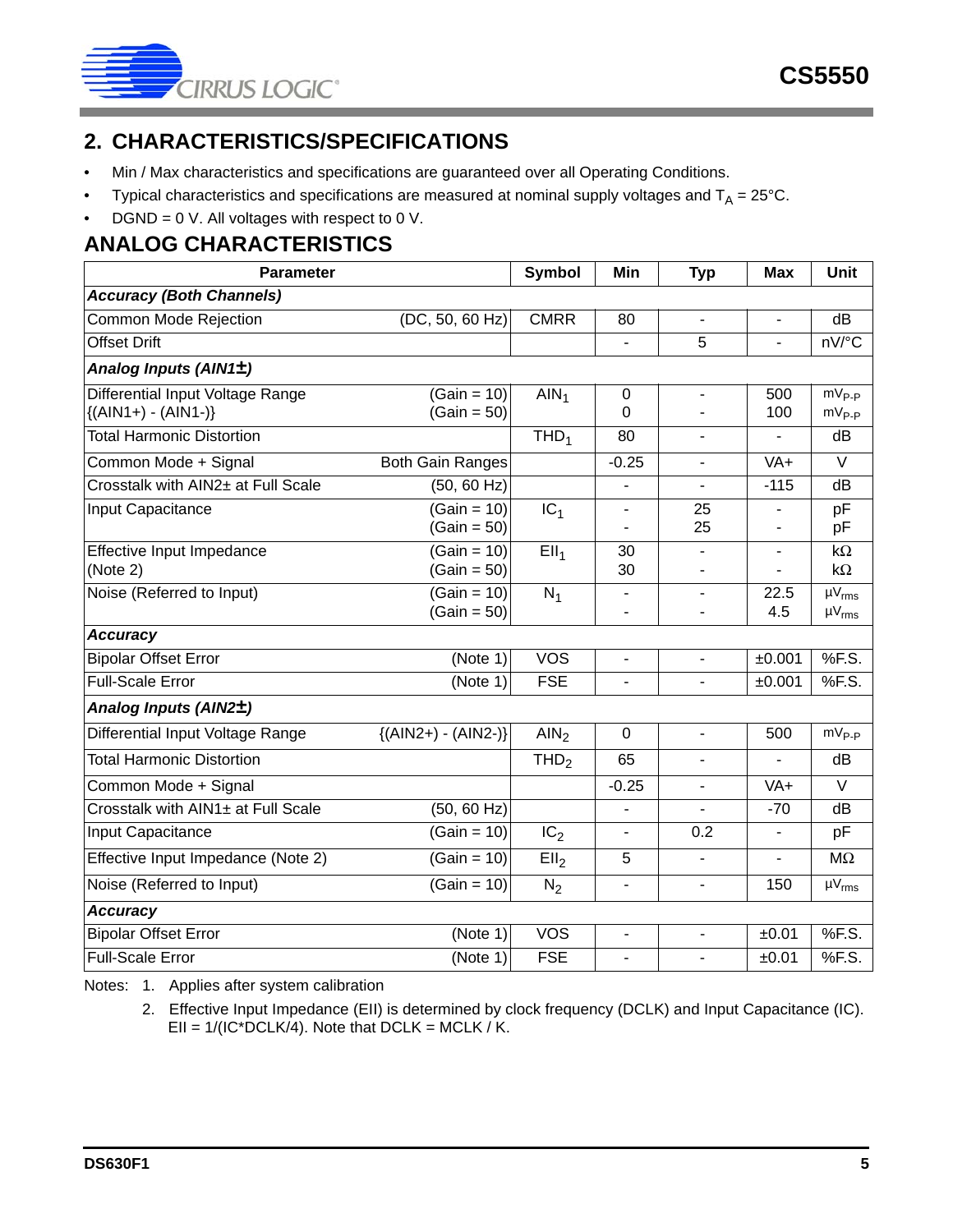

# **ANALOG CHARACTERISTICS** (Continued)

| <b>Parameter</b>                                                             |                                                                                               | <b>Symbol</b>                             | Min                      | <b>Typ</b>               | <b>Max</b> | Unit                      |
|------------------------------------------------------------------------------|-----------------------------------------------------------------------------------------------|-------------------------------------------|--------------------------|--------------------------|------------|---------------------------|
| <b>Dynamic Characteristics</b>                                               |                                                                                               |                                           |                          |                          |            |                           |
| High Rate Filter Output Word Rate                                            |                                                                                               | <b>OWR</b>                                |                          | <b>DCLK/1024</b>         |            | Hz                        |
| Input Sampling Rate                                                          | $DCLK = MCLK/K$                                                                               |                                           |                          | DCLK/8                   |            | Hz                        |
| <b>Full Scale Calibration Range</b>                                          | (Note 3)                                                                                      | <b>FSCR</b>                               | 25                       |                          | 100        | %F.S.                     |
| <b>High Pass Filter Pole Frequency</b>                                       | $-3 dB$                                                                                       |                                           | $\overline{\phantom{a}}$ | 0.5                      | -          | Hz                        |
| <b>Power Supplies</b>                                                        |                                                                                               |                                           |                          |                          |            |                           |
| Power Supply Currents (Active State)                                         | $I_{A+}$<br>$I_{D+}$ (VD+ = 5 V)<br>$I_{D+}$ (VD+ = 3.3 V)                                    | <b>PSCA</b><br><b>PSCD</b><br><b>PSCD</b> |                          | 1.3<br>2.9<br>1.7        |            | mA<br>mA<br>mA            |
| <b>Power Consumption</b><br>(Note 4)                                         | Active State (VD+ = $5$ V)<br>Active State ( $VD+ = 3.3 V$ )<br>Stand-by State<br>Sleep State | <b>PC</b>                                 |                          | 21<br>11.6<br>6.75<br>10 | 30         | mW<br>mW<br>mW<br>$\mu$ W |
| Power Supply Rejection Ratio (AIN1±)<br>(50, 60 Hz)(Note 5)                  | $(Gain = 10)$<br>$(Gain = 50)$                                                                | PSRR <sub>1</sub><br>PSRR <sub>1</sub>    | 56<br>70                 |                          |            | dB<br>dB                  |
| Power Supply Rejection Ratio (AIN2±)<br>$(Gain = 50)$<br>(50, 60 Hz)(Note 5) |                                                                                               | PSRR <sub>2</sub>                         | ٠                        | 55                       |            | dB                        |

<span id="page-5-4"></span><span id="page-5-2"></span><span id="page-5-1"></span>Notes: 3. The minimum FSCR is limited by the maximum allowed gain register value.

4. All outputs unloaded. All inputs CMOS level.

5. Definition for PSRR: VREFIN tied to VREFOUT, VA+ = VD+ = 5 V, a 150 mV (zero-to-peak) (60 Hz) sinewave is imposed onto the +5 V DC supply voltage at VA+ and VD+ pins. The "+" and "-" input pins of both input channels are shorted to AGND. Then the CS5550 is commanded to continuous conversion acquisition mode, and digital output data is collected for the channel under test. The (zero-to-peak) value of the digital sinusoidal output signal is determined, and this value is converted into the (zero-to-peak) value of the sinusoidal voltage (measured in mV) that would need to be applied at the channel's inputs, in order to cause the same digital sinusoidal output. This voltage is then defined as Veq. PSRR is then (in dB):

$$
PSRR = 20 \cdot \log \left\{ \frac{150}{V_{eq}} \right\}
$$

# <span id="page-5-0"></span>**VOLTAGE REFERENCE**

| <b>Parameter</b>                                        | Symbol        | Min | <b>Typ</b>               | <b>Max</b> | Unit   |  |  |  |
|---------------------------------------------------------|---------------|-----|--------------------------|------------|--------|--|--|--|
| <b>Reference Output</b>                                 |               |     |                          |            |        |  |  |  |
| Output Voltage                                          | <b>REFOUT</b> | 2.4 | $\overline{\phantom{a}}$ | 2.6        | V      |  |  |  |
| <b>Temperature Coefficient</b><br>(Note 6)              | ТC            |     | 25                       | 60         | ppm/°C |  |  |  |
| (Output Current 1 µA Source or Sink)<br>Load Regulation | $\Delta V_R$  |     | 6                        | 10         | mV     |  |  |  |
| <b>Reference Input</b>                                  |               |     |                          |            |        |  |  |  |
| Input Voltage Range                                     | VREFIN        | 2.4 | 2.5                      | 2.6        | V      |  |  |  |
| Input Capacitance                                       |               |     | 4                        |            | pF     |  |  |  |
| Input CVF Current                                       |               |     | 25                       |            | nA     |  |  |  |

<span id="page-5-3"></span>Notes: 6. The voltage at VREFOUT is measured across the temperature range. From these measurements the following formula is used to calculate the VREFOUT Temperature Coefficient:.

$$
TC_{VREF} = \left(\frac{(VREFOUT_{MAX} - VREFOUT_{MIN})}{VREFOUT_{AVG}}\right)\left(\frac{1}{T_A^{MAX} - T_A^{MIN}}\right)\left(1.0 \times 10^{-6}\right)
$$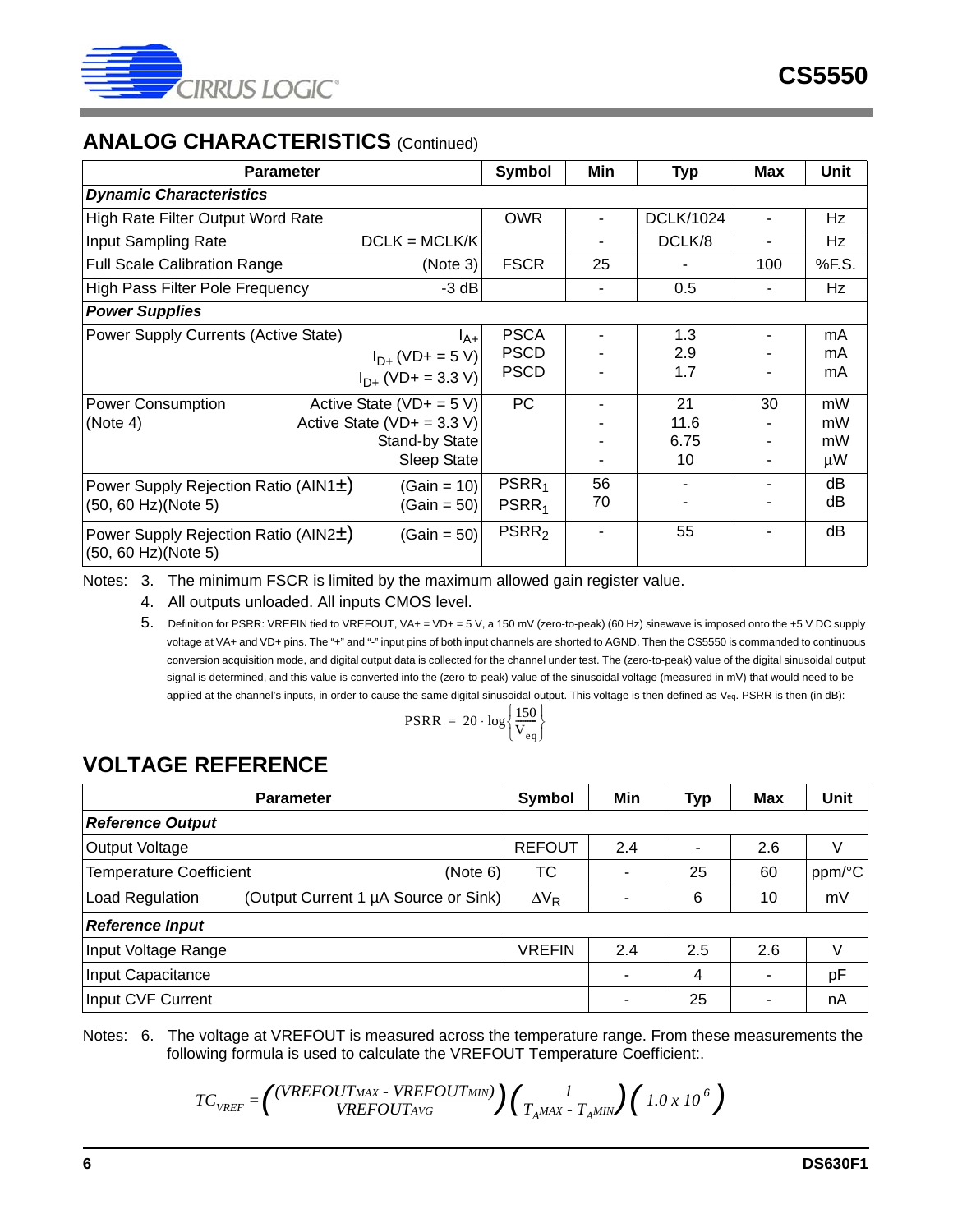

# <span id="page-6-0"></span>**5 V DIGITAL CHARACTERISTICS**

| <b>Parameter</b>                                             | Symbol           | Min                  | <b>Typ</b> | <b>Max</b> | Unit   |
|--------------------------------------------------------------|------------------|----------------------|------------|------------|--------|
| High-Level Input Voltage                                     | $V_{\text{IH}}$  |                      |            |            |        |
| All Pins Except XIN and SCLK and RESET                       |                  | $0.6 VD+$            |            |            | V      |
| XIN.                                                         |                  | $(VD+) - 0.5$        |            |            |        |
| <b>SCLK and RESET</b>                                        |                  | $0.8 \, \text{VD}$ + |            |            | V      |
| Low-Level Input Voltage                                      | $V_{IL}$         |                      |            |            |        |
| All Pins Except XIN and SCLK and RESET                       |                  |                      |            | 0.8        |        |
| XIN.                                                         |                  |                      |            | 1.5        |        |
| <b>SCLK and RESET</b>                                        |                  |                      | ٠          | $0.2$ VD+  | V      |
| High-Level Output Voltage<br>$I_{\text{out}} = +5$ mA        | $V_{OH}$         | $(VD+) - 1.0$        |            |            | V      |
| Low-Level Output Voltage<br>$I_{\text{out}} = -5 \text{ mA}$ | $V_{OL}$         |                      |            | 0.4        | $\vee$ |
| Input Leakage Current                                        | $I_{in}$         |                      | ±1         | ±10        | μA     |
| 3-State Leakage Current                                      | $I_{OZ}$         |                      |            | ±10        | μA     |
| Digital Output Pin Capacitance                               | $C_{\text{out}}$ |                      | 5          |            | pF     |

# <span id="page-6-1"></span>**3 V DIGITAL CHARACTERISTICS**

| <b>Parameter</b>                                                     | Symbol           | Min           | <b>Typ</b> | <b>Max</b> | Unit   |
|----------------------------------------------------------------------|------------------|---------------|------------|------------|--------|
| High-Level Input Voltage                                             | V <sub>IH</sub>  |               |            |            |        |
| All Pins Except XIN and SCLK and RESET                               |                  | $0.6 VD+$     |            |            | V      |
| XIN.                                                                 |                  | $(VD+) - 0.5$ |            |            | V      |
| <b>SCLK and RESET</b>                                                |                  | $0.8 VD+$     |            |            | V      |
| Low-Level Input Voltage                                              | $V_{IL}$         |               |            |            |        |
| All Pins Except XIN and SCLK and RESET                               |                  |               |            | 0.48       | $\vee$ |
| XIN.                                                                 |                  |               |            | 0.3        |        |
| <b>SCLK and RESET</b>                                                |                  |               |            | $0.2$ VD+  | V      |
| <b>High-Level Output Voltage</b><br>$I_{\text{out}} = +5 \text{ mA}$ | $V_{OH}$         | $(VD+) - 1.0$ |            |            | V      |
| Low-Level Output Voltage<br>$I_{\text{out}} = -5 \text{ mA}$         | $V_{OL}$         |               |            | 0.4        | $\vee$ |
| Input Leakage Current                                                | $I_{in}$         |               | ±1         | ±10        | μA     |
| 3-State Leakage Current                                              | $I_{OZ}$         |               |            | ±10        | μA     |
| Digital Output Pin Capacitance                                       | $C_{\text{out}}$ |               | 5          |            | pF     |

# <span id="page-6-2"></span>**RECOMMENDED OPERATING CONDITIONS**

| <b>Parameter</b>              | Symbol      | Min     | Typ                      | Max   | Unit        |
|-------------------------------|-------------|---------|--------------------------|-------|-------------|
| Positive Digital Power Supply | $VD+$       | 3.135   | 3.3                      | 5.25  |             |
| Positive Analog Power Supply  | VA+         | 4.75    | 5                        | 5.25  |             |
| Negative Analog Power Supply  | <b>AGND</b> | $-0.25$ |                          | 0.25  |             |
| Voltage Reference             | VREF        |         | 2.5                      |       |             |
| Specified Temperature Range   | IΑ          | -40     | $\overline{\phantom{a}}$ | $+85$ | $^{\circ}C$ |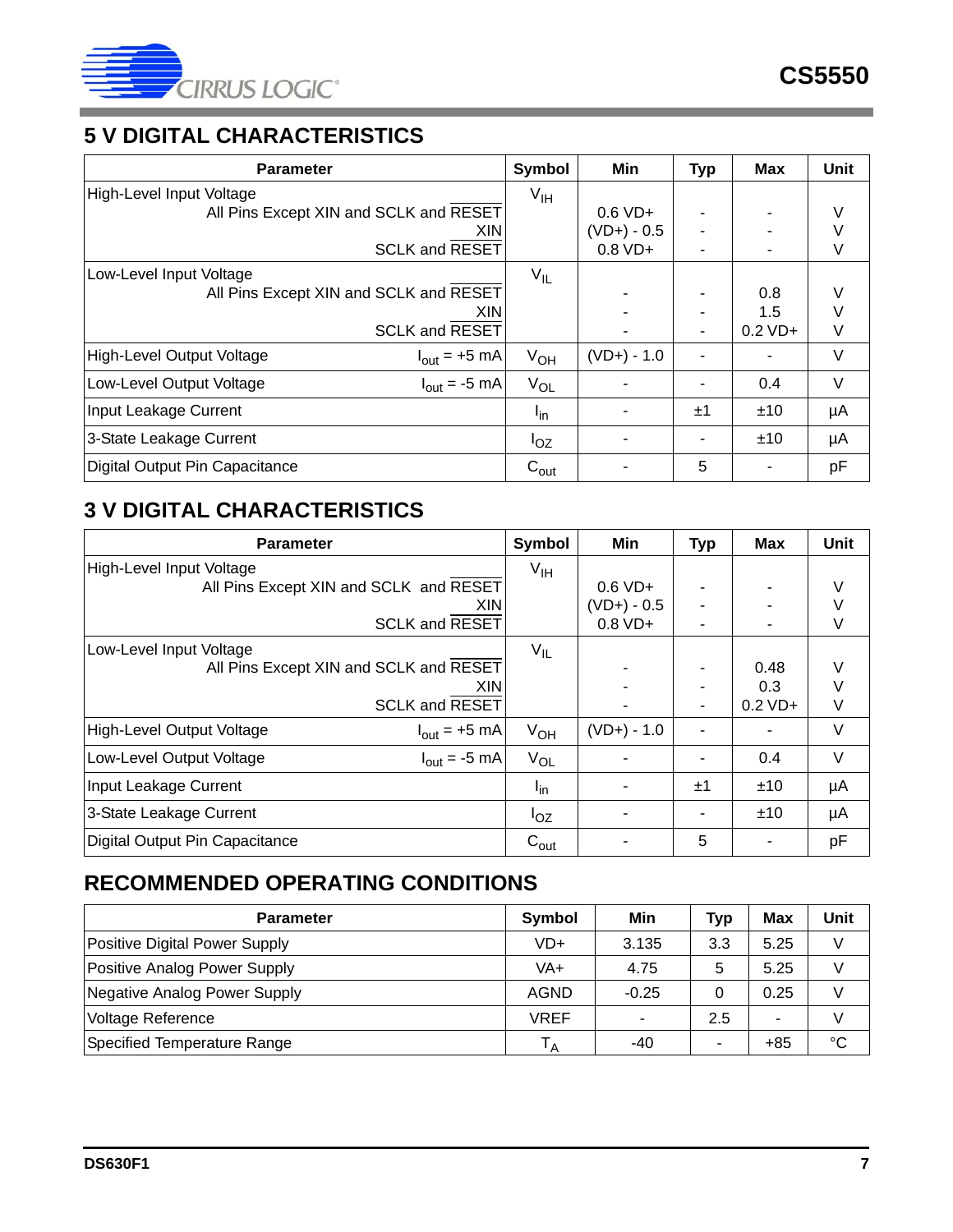

# <span id="page-7-0"></span>**SWITCHING CHARACTERISTICS**

| <b>Parameter</b>                         | Symbol                            | Min                      | <b>Typ</b>               | <b>Max</b>                   | <b>Unit</b>              |            |
|------------------------------------------|-----------------------------------|--------------------------|--------------------------|------------------------------|--------------------------|------------|
| <b>Master Clock Frequency</b>            | Internal Gate Oscillator (Note 7) | <b>MCLK</b>              | 2.5                      | 4.096                        | 5                        | <b>MHz</b> |
| Master Clock Duty Cycle                  |                                   |                          | 40                       | $\blacksquare$               | 60                       | $\%$       |
| <b>CPUCLK Duty Cycle</b>                 | (Note 8)                          |                          | 40                       |                              | 60                       | %          |
| <b>Rise Times</b>                        | Any Digital Input Except SCLK     | $t_{rise}$               |                          | $\qquad \qquad \blacksquare$ | 1.0                      | μs         |
| (Note 9)                                 | <b>SCLK</b>                       |                          |                          |                              | 100                      | μs         |
|                                          | Any Digital Output                |                          |                          | 50                           | $\blacksquare$           | ns         |
| <b>Fall Times</b>                        | Any Digital Input Except SCLK     | t <sub>fall</sub>        |                          |                              | 1.0                      | μs         |
| (Note 9)                                 | <b>SCLK</b>                       |                          |                          |                              | 100                      | μs         |
|                                          | Any Digital Output                |                          |                          | 50                           | $\overline{\phantom{a}}$ | ns         |
| Start-up                                 |                                   |                          |                          |                              |                          |            |
| Oscillator Start-Up Time                 | $XTAL = 4.096 MHz (Note 10)$      | $t_{\rm ost}$            | $\overline{\phantom{a}}$ | 60                           | $\blacksquare$           | ms         |
| <b>Serial Port Timing</b>                |                                   |                          |                          |                              |                          |            |
| Serial Clock Frequency                   |                                   | <b>SCLK</b>              | $\overline{\phantom{a}}$ | $\blacksquare$               | $\overline{2}$           | <b>MHz</b> |
| <b>Serial Clock</b>                      | Pulse Width High                  | $t_1$                    | 200                      |                              |                          | ns         |
|                                          | Pulse Width Low                   | t <sub>2</sub>           | 200                      |                              |                          | ns         |
| <b>SDI Timing</b>                        |                                   |                          |                          |                              |                          |            |
| CS Falling to SCLK Rising                |                                   | $t_3$                    | 50                       | $\blacksquare$               | $\overline{\phantom{0}}$ | ns         |
| Data Set-up Time Prior to SCLK Rising    |                                   | $t_4$                    | 50                       | $\blacksquare$               | $\overline{\phantom{0}}$ | ns         |
| Data Hold Time After SCLK Rising         |                                   | $t_{5}$                  | 100                      |                              | ÷,                       | ns         |
| <b>SCLK Falling Prior to CS Disable</b>  | $t_6$                             | 100                      | $\blacksquare$           | $\blacksquare$               | ns                       |            |
| <b>SDO Timing</b>                        |                                   |                          |                          |                              |                          |            |
| CS Falling to SDI Driving                | t <sub>7</sub>                    | $\overline{\phantom{a}}$ | 20                       | 50                           | ns                       |            |
| SCLK Falling to New Data Bit (hold time) |                                   | $t_8$                    |                          | 20                           | 50                       | ns         |
| CS Rising to SDO Hi-Z                    |                                   | t <sub>9</sub>           | $\overline{\phantom{a}}$ | 20                           | 50                       | ns         |

Notes: 7. Device parameters are specified with a 4.096 MHz clock. If a crystal is used, then XIN frequency must remain between 2.5 MHz - 5.0 MHz.

8. If external MCLK is used, then its duty cycle must be between 45% and 55% to maintain this spec.

9. Specified using 10% and 90% points on wave-form of interest. Output loaded with 50 pF.

10. Oscillator start-up time varies with crystal parameters. This specification does not apply when using an external clock source.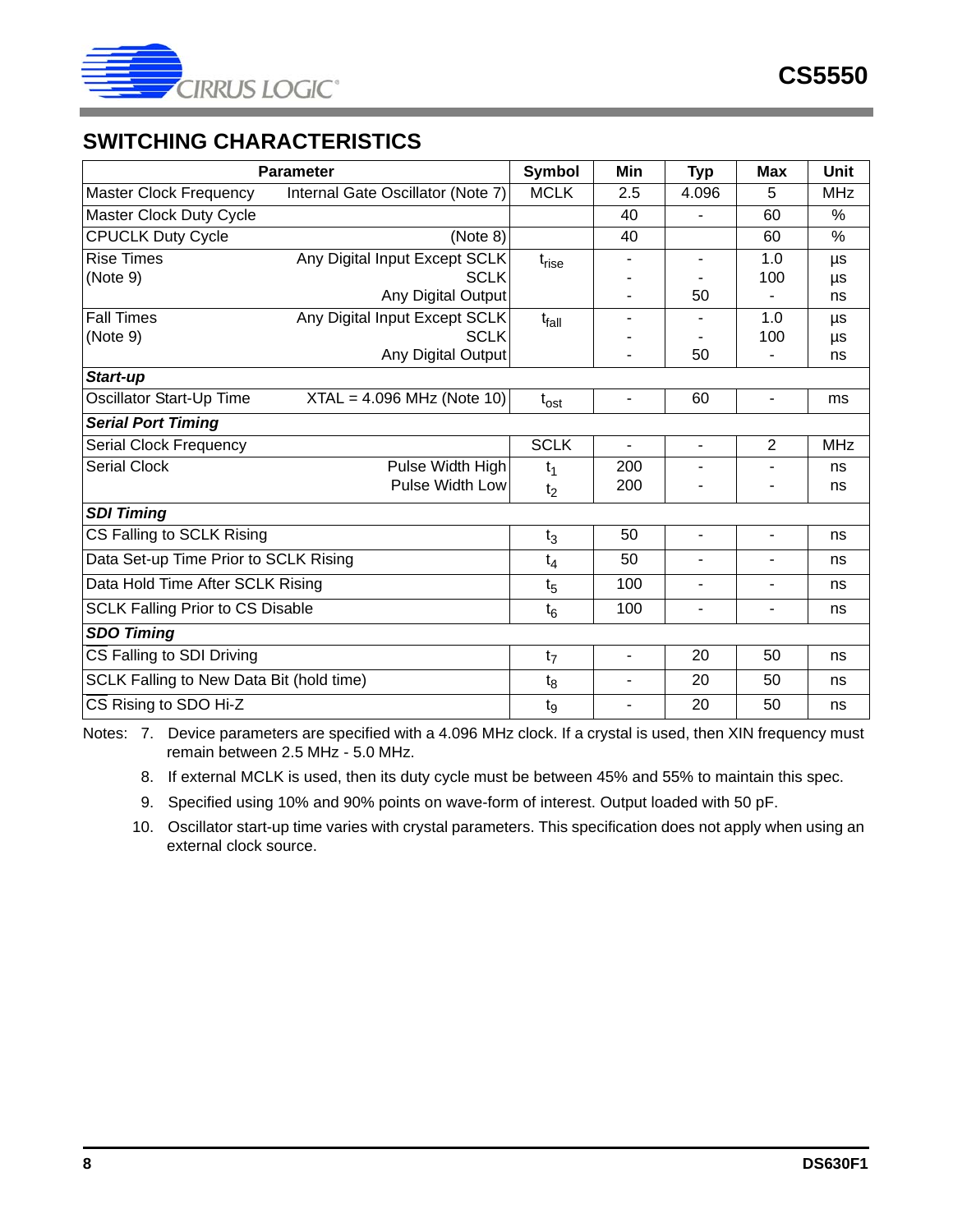

**CIRRUS LOGIC®** 

<span id="page-8-0"></span>**Figure 1. CS5550 Read and Write Timing Diagrams**

**CS5550**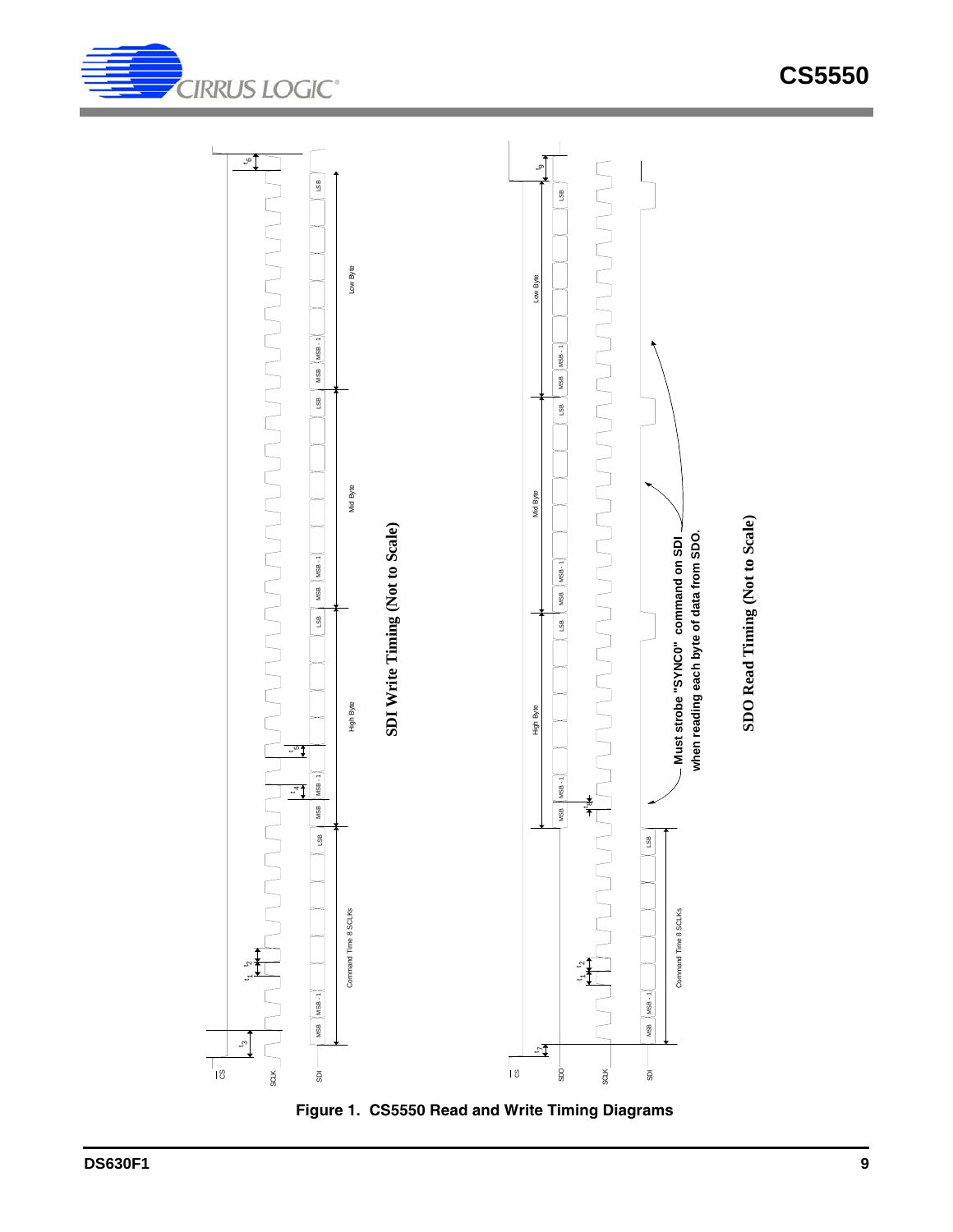

### <span id="page-9-0"></span>**2.1 Theory of Operation**

The analog signals at the analog inputs are subject to the gains of the input PGAs. These signals are then sampled by the delta-sigma modulators at a rate of (MCLK/K) / 8.

#### <span id="page-9-1"></span>*2.1.1 High-Rate Digital Low-Pass Filters*

The data is then low-pass filtered, to remove high-frequency noise from the modulator output. The high rate filters on both channels are implemented as fixed Sinc<sup>3</sup> filters.

#### <span id="page-9-2"></span>*2.1.2 Digital Compensation Filters*

The data from both channels is then passed through two 4th-order IIR "compensation" filters, whose purpose is to correct (compensate) for the magnitude roll-off of the low-pass filtering operation. These filters "re-flatten" the magnitude response of the AIN1 and AIN2 channels over the relevant frequency range, by correcting for the magnitude roll-off effects that are induced by the Sinc<sup>3</sup> low-pass filter stages.

#### <span id="page-9-3"></span>*2.1.3 Gain and Offset Adjustment*

After the filtering, the digital codes are subjected to value adjustments, based on the values in the DC Offset Registers (additive) and the Gain Registers (multiplicative). These registers are used for calibration of the device (see *[Section 3.4, Calibration](#page-11-0)*). After offset and gain, the data is available to the user by reading the appropriate registers.

### <span id="page-9-4"></span>**2.2 Performing Measurements**

The CS5550 performs measurements at an output word rate (sampling rate) of (MCLK/K) / 1024. From these instantaneous samples,  $FILT_1$  and FILT<sub>2</sub> are computed, using the most recent N instantaneous samples that were acquired. All of the measurements/results are available as a percentage of full scale. The *signed* output format is a two's complement format, and the output data words represent a normalized value between -1 and +1. The *unsigned* data in the CS5550 output registers represent normalized values between 0 and 1. A register value of 1 represents the maximum possible value. Note that a value of 1.0 is never actually obtained, the true maximum register value is  $[(2^2-23 - 1) / (2^2-23)] = 0.999999880791$ .

After each A/D conversion, the CRDY bit will be asserted in the Status Register, and the INT pin will also become active if the CRDY bit is unmasked (in the Mask Register). The assertion of the CRDY bit indicates that new instantaneous samples have been collected.

The unsigned FILT<sub>1</sub> and FILT<sub>2</sub> calculations are updated every N conversions (which is known as 1 "*computation cycle*") where N is the value in the Cycle Count Register. At the end of each computation cycle, the DRDY bit in the Mask Register will be set, and the  $\overline{\text{INT}}$  pin will become active if the DRDY bit is unmasked.

DRDY is set only after each computation cycle has completed, whereas the CRDY bit is asserted after each individual A/D conversion. When these bits are asserted, they must be cleared before they can be asserted again. If the Cycle Count Register value (N) is set to 1, all output calculations are instantaneous, and DRDY will indicate when instantaneous calculations are finished, just like the CRDY bit. For the FILT results to be valid, the Cycle-Count Register must be set to a value greater than 10.

A computation cycle is derived from the master clock and its frequency is (MCLK/K)/(1024\*N). Under default conditions with a 4.096 MHz clock at XIN, instantaneous A/D conversions are performed at a 4000 Hz rate, whereas FILT calculations are performed at a 1 Hz rate.

### <span id="page-9-5"></span>**2.3 CS5550 Linearity Performance**

|                 | FILT <sub>1</sub>     | FILT <sub>2</sub>     |
|-----------------|-----------------------|-----------------------|
| Range (% of FS) | $0.2\% - 100\%$       | 1% - 100%             |
| Linearity       | $0.1\%$ of<br>reading | $0.1\%$ of<br>reading |

<span id="page-9-6"></span>**Table 2. Available range of ±0.1% output linearity, with default settings in the gain/offset registers.**

Table [2](#page-9-6) lists the range of input levels (as a percentage of full-scale registration in the FILT Registers) over which the output linearity of the FILT Register measurements are quaranteed to be within  $\pm 0.1\%$ .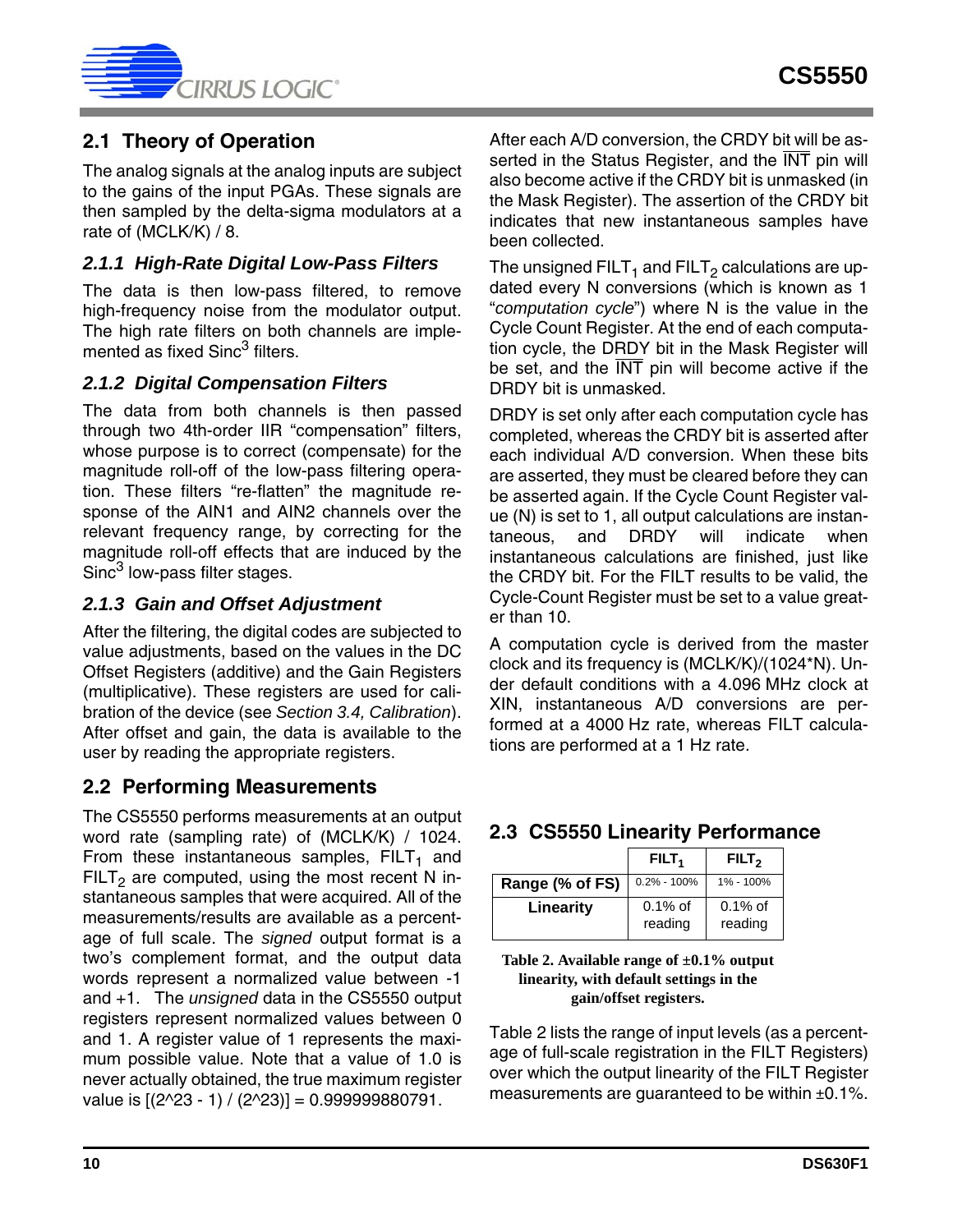

This linearity is guaranteed for all available full-scale input voltage ranges.

Note that until the CS5550 is calibrated (see Calibration) the *accuracy* of the CS5550 is not guaranteed to within ±0.1%. But the *linearity* of any given sample of CS5550, before calibration, will be within  $±0.1\%$  of reading over the ranges specified, with respect to the input voltage levels required to cause full-scale readings in the FILT Registers. Ta-ble [2](#page-9-6) describes linearity  $+$  variation specs after the completion of each successive computation cycle.

### <span id="page-10-0"></span>**3. FUNCTIONAL DESCRIPTION**

### <span id="page-10-1"></span>**3.1 Analog Inputs**

The CS5550 has two available full-scale differential input voltage ranges for  $AlN1\pm$ .

The input ranges are the maximum sinusoidal signals that can be applied to the analog inputs, yet theses values will not result in full scale registration.

If the analog inputs are set to 500 mV<sub>P-P</sub>, only a  $250 \text{ mV}_{BMS}$  signal will register full scale. Yet it would not be practical to inject a sinusoidal signal with a value of 250 mV $_{RMS}$ . When such a sine wave enters the higher levels of its positive crest region (over each cycle), the voltage level of this signal exceeds the maximum differential input voltage range of the input channels. The largest sine wave voltage signal that can be placed across the inputs, with no saturation is:

$$
\frac{500 \text{mV}_{\text{P-P}}}{2 \sqrt{2}} = -176.78 \text{mV}_{\text{RMS}}
$$

which is ~70.7% of full-scale. So for sinusoidal inputs at the full scale peak-to-peak level the full scale registration is ~.707.

### <span id="page-10-2"></span>**3.2 Voltage Reference**

The CS5550 is specified for operation with a +2.5 V reference between the VREFIN and AGND pins. The converter includes an internal 2.5 V reference (25 ppm/°C drift) that can be used by connecting the VREFOUT pin to the VREFIN pin of the device. If higher accuracy/stability is required, an external reference can be used.

### <span id="page-10-3"></span>**3.3 Oscillator Characteristics**

XIN and XOUT are the input and output of an inverting amplifier to provide oscillation and can be configured as an on-chip oscillator, as shown in Figure [2.](#page-10-4) The oscillator circuit is designed to work with a quartz crystal or a ceramic resonator. To reduce circuit cost, two load capacitors C1 and C2 are integrated in the device. With these load capacitors, the oscillator circuit is capable of oscillation up to 20 MHz. To drive the device from an external clock source, XOUT should be left unconnected while XIN is driven by the external circuitry. There is an amplifier between XIN and the digital section which provides CMOS level signals. This amplifier works with sinusoidal inputs so there are no problems with slow edge times.

The CS5550 can be driven by an external oscillator ranging from 2.5 to 20 MHz, but the K divider value must be set such that the internal DCLK will run somewhere between 2.5 MHz and 5 MHz. The K divider value is set with the K[3:0] bits in the Configuration Register. As an example, if  $XIN = MCLK$  $= 15$  MHz, and K is set to 5, then DCLK is 3 MHz, which is a valid value for DCLK.



<span id="page-10-4"></span>**Figure 2. Oscillator Connection**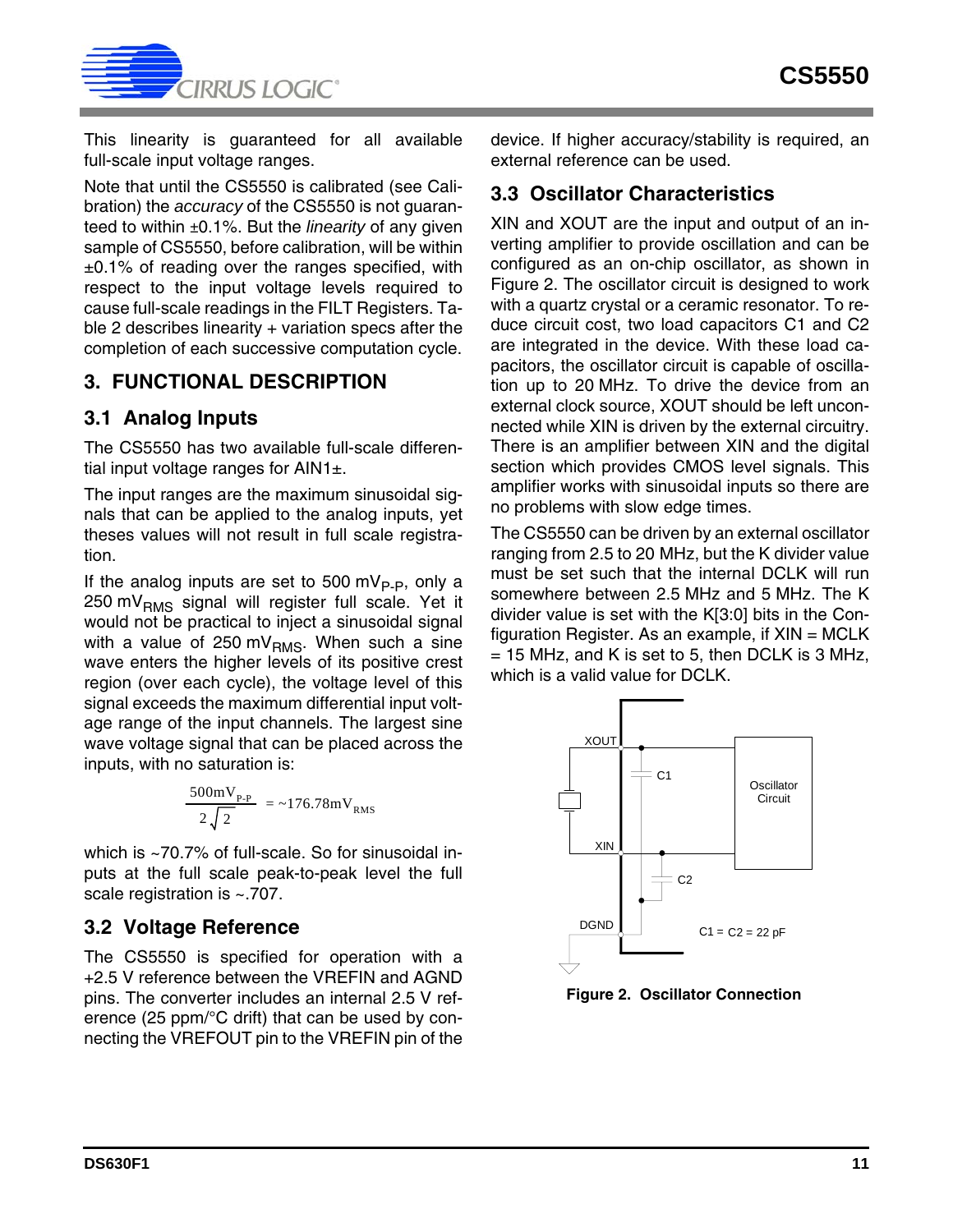

## <span id="page-11-0"></span>**3.4 Calibration**

#### <span id="page-11-1"></span>*3.4.1 Overview of Calibration Process*

The CS5550 offers digital calibration for offset and gain. Since both channels have separate offset and gain registers associated with them, system offset or system gain can be performed on either channel without the calibration results from one channel affecting the other.

#### <span id="page-11-2"></span>*3.4.2 Calibration Sequence*

1. Before Calibration the CS5550 must be operating in its *active* state, and ready to accept valid commands. The 'DRDY' bit in the Status Register should also be cleared.

2. Apply appropriate calibration signals to the inputs of the AIN1 and AIN2 channels (discussed next in Sections [3.4.3](#page-11-3) and [3.4.4](#page-11-4).)

3. Send the 8-bit calibration command to the CS5550 serial interface. Various bits within this command specify the exact type of calibration. The calibration command should not be sent to the device while performing A/D conversions.

4. After the CS5550 finishes the desired internal calibration sequence, the DRDY bit is set in the Status Register to indicate that the calibration sequence is complete. The results of the calibration are now available in the appropriate gain/offset registers.

### <span id="page-11-3"></span>*3.4.3 Calibration Signal Input Level*

For gain calibrations, there is an absolute limit on the voltage levels that are selected for the gain calibration input signals. The maximum value that the gain register can attain is 4. Therefore, for either channel, if the voltage level of a gain calibration input signal is low enough that it causes the CS5550 to attempt to set either gain register higher than 4, the gain calibration result will be invalid and all CS5550 results obtained while performing A/D conversions will be invalid.

### <span id="page-11-4"></span>*3.4.4 Input Configurations for Calibrations*

Figure [3](#page-11-7) shows the basic setup for gain calibration. When performing a gain calibration a *positive* DC voltage level must be applied at the inputs of the AIN1 and/or AIN2 channels. This voltage should be set to the level that represents the *absolute*

*maximum* instantaneous voltage level that needs to be measured across the inputs (including the maximum over-range level that must be accurately measured).

For offset calibrations, the "+" and "-' pins of the AIN± channels should be connected to their ground reference level. (See Figure [4.](#page-11-8))

Calibrating both offset and gain at the same time will cause undesirable calibration results.



**Figure 3. System Calibration of Gain.**

<span id="page-11-7"></span>

<span id="page-11-8"></span>**Figure 4. System Calibration of Offset.**

### <span id="page-11-5"></span>*3.4.5 Description of Calibration Algorithms*

**Note:** For proper calibration, the value of the AIN1/AIN2 Gain Registers must be set to default (1.0) before running the *gain* calibration(s), and the value in the *Offset* Registers must be set to default (0) before running *offset* calibrations. This can be accomplished by a software or hardware reset of the device. The values in the calibration registers *do* affect the results of the calibration sequences.

#### <span id="page-11-6"></span>*3.4.5.1 Offset Calibration Sequence*

The Offset Registers hold the negative of the simple average of N samples taken while the offset calibration was executed. The inputs should be grounded during offset calibration. The offset value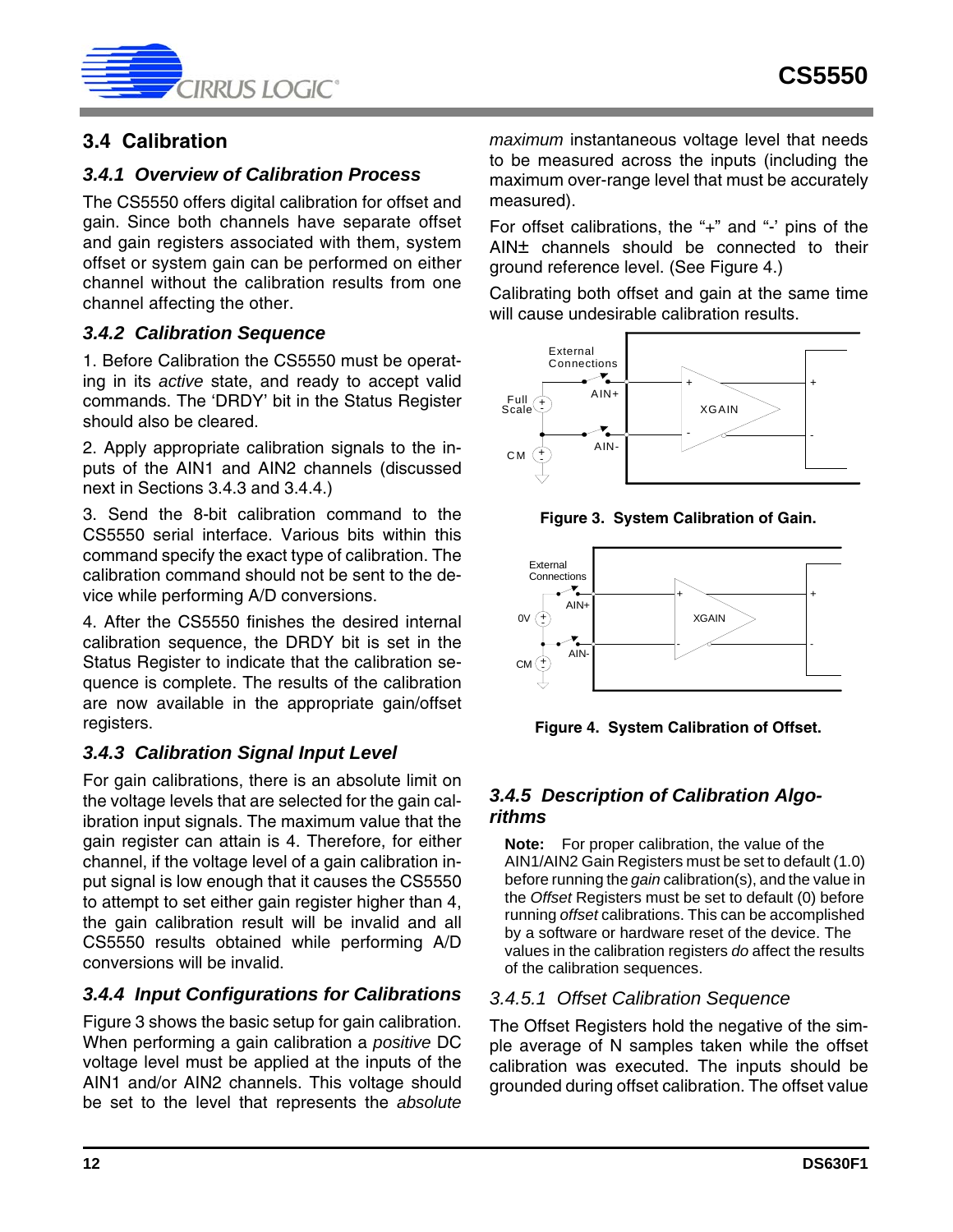

is added to the signal path to nullify the DC offset in the system.

#### <span id="page-12-0"></span>*3.4.5.2 Gain Calibration Sequence*

Based on the level of the positive DC calibration voltage applied across the "+' and "-" inputs, the CS5550 determines the Gain Register value by averaging the Digital Output Register's output signal values over one computation cycle (N samples) and then dividing this average into 1. Therefore, after the gain calibration, the Instantaneous Register will read at full-scale whenever the DC level of the input signal is equal to the level of the calibration signal applied to the inputs during the gain calibration (see Figure [5\)](#page-12-5).

### <span id="page-12-1"></span>*3.4.6 Duration of Calibration Sequence*

The value of the Cycle Count Register (N) determines the number of conversions performed by the CS5550 during a given calibration sequence. For offset/gain calibrations, the calibration sequence takes at least  $N + 30$  conversion cycles to complete. As N is increased, the accuracy of calibration results will increase.



 $FILT$  Register =  $0.9999...$ 

<span id="page-12-5"></span>

### <span id="page-12-2"></span>**3.5 Interrupt**

The INT pin is used to indicate that an event has taken place in the converter that needs attention. These events inform the system about operation conditions and internal error conditions. The INT signal is created by combining the Status Register with the Mask Register. Whenever a bit in the Status Register becomes active, and the corresponding bit in the Mask Register is a logic 1, the INT signal becomes active. The interrupt condition is cleared when the bits of the Status Register are returned to their inactive state.

# <span id="page-12-3"></span>*3.5.1 Typical use of the INT pin*

The steps below show how interrupts can be handled.

• *Initialization*:

Step I0 - All Status bits are cleared by writing FFFFFF (Hex) into the Status Register.

Step I1 - The conditional bits which will be used to generate interrupts are then set to logic 1 in the Mask Register.

Step I3 - Enable interrupts.

• *Interrupt Handler Routine*:

Step H0 - Read the Status Register.

Step H1 - Disable all interrupts.

Step H2 - Branch to the proper interrupt service routine.

Step H3 - Clear the Status Register by writing back the read value in step H0.

Step H4 - Re-enable interrupts.

Step H5 - Return from interrupt service routine.

This handshaking procedure insures that any new interrupts activated between steps H0 and H3 are not lost (cleared) by step H3.

### <span id="page-12-4"></span>*3.5.2 INT Active State*

The behavior of the  $\overline{\text{INT}}$  pin is controlled by the IM-ODE and IINV bits of the Configuration Register. The pin can be active low (default), active high, active on a return to logic 0 (pulse-low), or active on a return to logic 1 (pulse-high). If the interrupt output signal format is set for either pulse-high or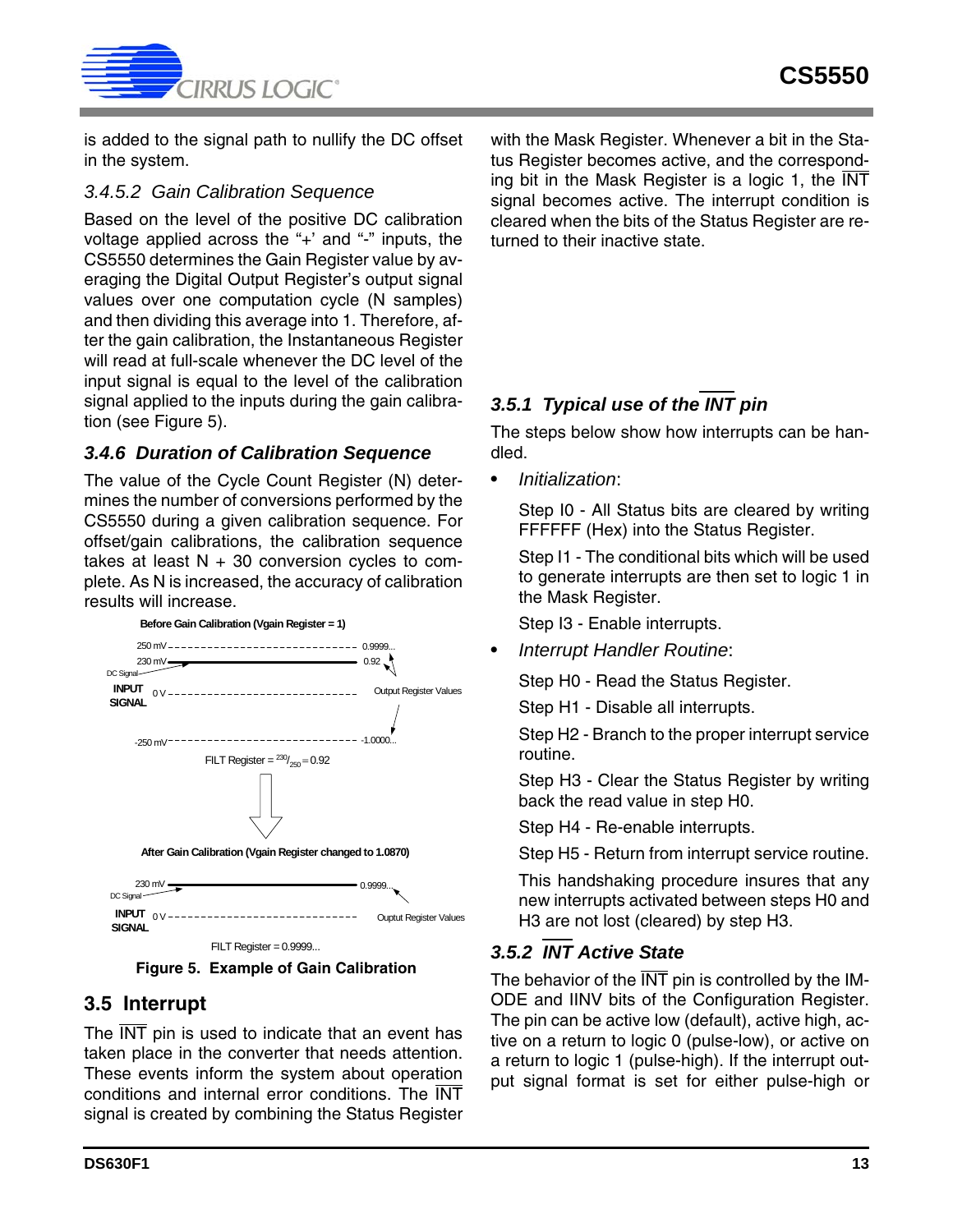

pulse-low, the duration of the  $\overline{\text{INT}}$  pulse will be at least one DCLK cycle (DCLK = MCLK / K).

# <span id="page-13-0"></span>**3.6 PCB Layout**

The CS5550 should be placed entirely over an analog ground plane with both the AGND and DGND

pins of the device connected to the analog plane. Place the analog-digital plane split immediately adjacent to the digital portion of the chip.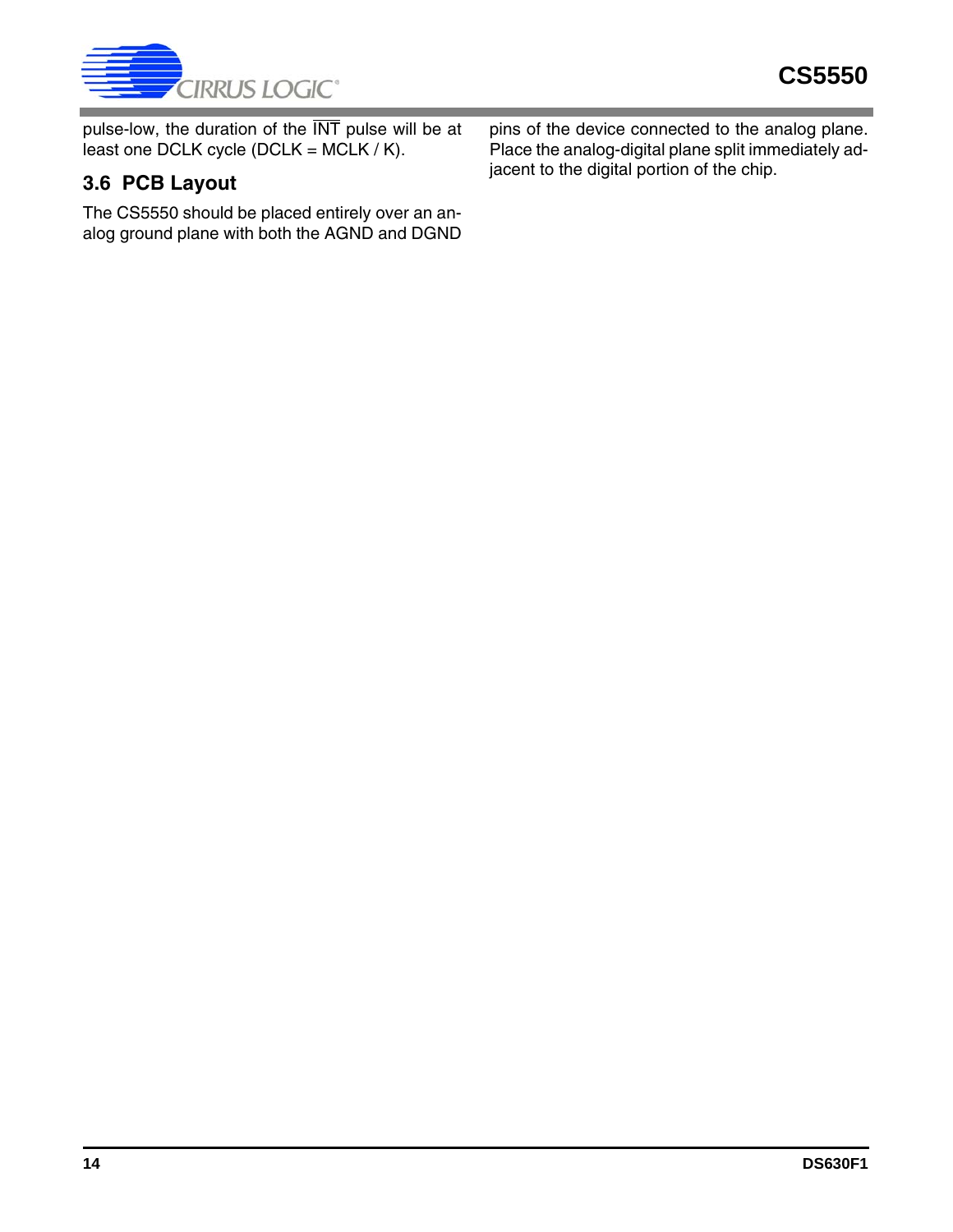

### <span id="page-14-0"></span>**4. SERIAL PORT OVERVIEW**

The CS5550's serial port incorporates a state machine with transmit/receive buffers. The state machine interprets 8-bit command words on the rising edge of SCLK. Upon decoding of the command word, the state machine performs the requested command or prepares for a data transfer of the addressed register. Request for a read requires an internal register transfer to the transmit buffer, while a write waits until the completion of 24 SCLKs before performing a transfer. The internal registers are used to control the ADC's functions. All registers are 24-bits in length.

The CS5550 is initialized and fully operational in its *active* state upon power-on. After a power-on, the device will wait to receive a valid command (the first 8-bits clocked into the serial port). Upon receiving and decoding a valid command word, the state machine instructs the converter to either perform a system operation, or transfer data to or from an internal register. The user should refer to the "Commands" section to decode all valid commands.

### <span id="page-14-1"></span>**4.1 Commands**

All command words are 1 byte in length. Any 8-bit word that is not listed in this section should be considered an illegal command word, and issuing any such illegal command word to the serial interface can result in unpredictable operation of the CS5550. Commands that write to a register must be followed by 3 bytes of register data. Commands that read data can be chained with other commands (e.g., while reading data, a new command can be sent to SDI which can execute before the original read is completed). This allows for "chaining" commands.

#### *4.1.1 Start Conversions*

| B6. | - 65 | B4. | <b>B3</b> | - R2 | - R1   | 80 |
|-----|------|-----|-----------|------|--------|----|
|     |      |     | 1 0 1 0 1 |      | $\cap$ |    |

This command indicates to the state machine to begin acquiring measurements and calculating results. The device has two modes of acquisition.

- C = Modes of acquisition/measurement
	- 0 = Perform a single computation cycle
	- 1 = Perform continuous computation cycles

#### *4.1.2 SYNC0 Command*

|  | $\ddot{\phantom{a}}$ | В3 | い | B0 |
|--|----------------------|----|---|----|
|  |                      |    |   |    |

This command is the end of the serial port re-initialization sequence. The command can also be used as a NOP command. The serial port is resynchronized to byte boundaries by sending three or more consecutive SYNC1 commands followed by a SYNC0 command.

#### *4.1.3 SYNC1 Command*

| B7 | B6 | <b>B5</b> | <b>B4</b> | <b>B3</b> | <b>B2</b> | <b>B1</b> | B0 |
|----|----|-----------|-----------|-----------|-----------|-----------|----|
|    |    |           | 1 1 1     |           |           |           |    |

This command is part of the serial port re-initialization sequence. The command also serves as a NOP command.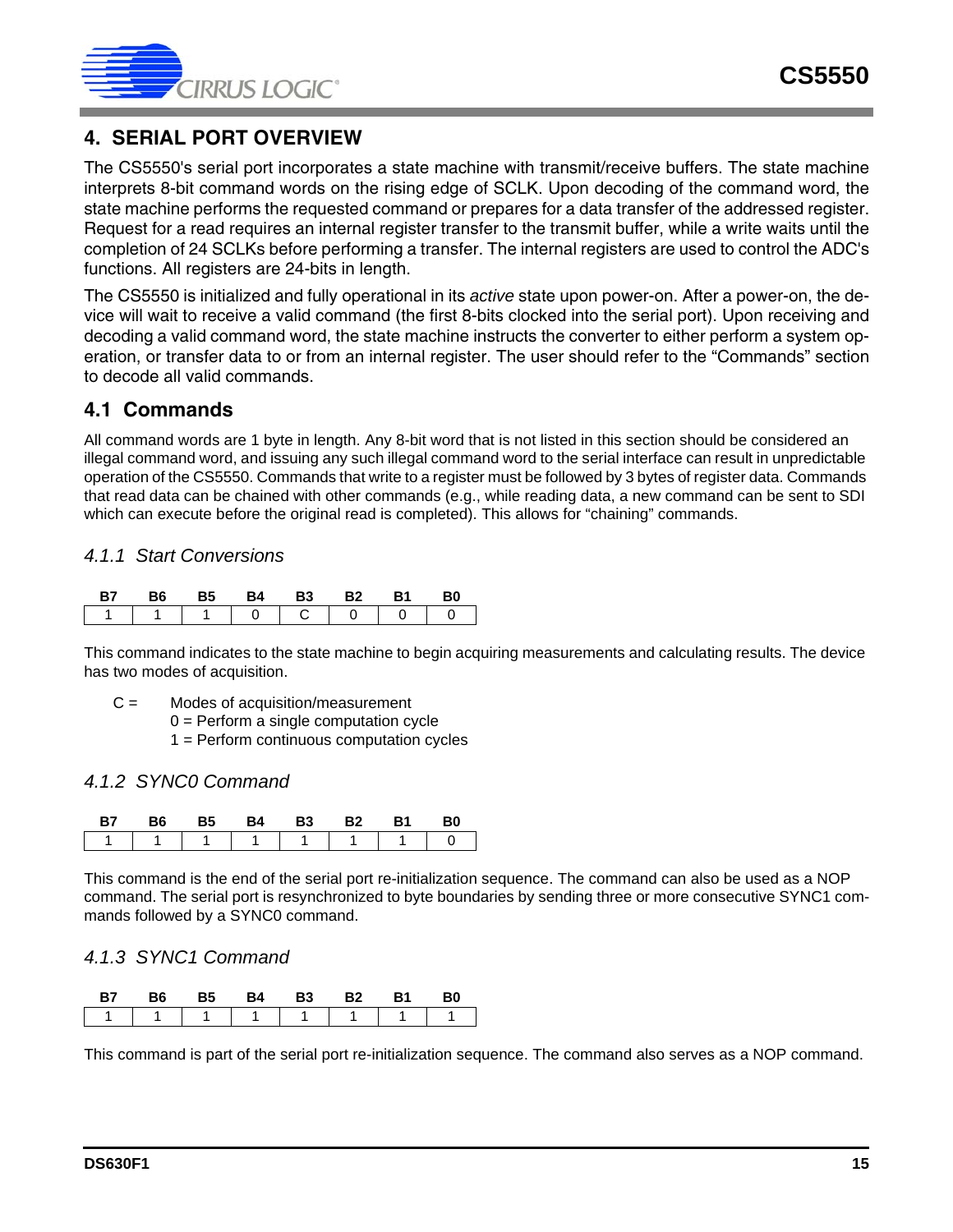

#### *4.1.4 Power-Up/Halt*

| B7                               | B6.            | - B5          | R4 | <b>B3</b> | <b>B2</b> |          | B <sub>0</sub> |
|----------------------------------|----------------|---------------|----|-----------|-----------|----------|----------------|
| $\begin{array}{ccc} \end{array}$ | $\overline{0}$ | 1 1 0 0 0 0 1 |    |           |           | $\sim$ 0 |                |

If the device is powered-down, this command will power-up the device. When powered-on, no computations will be running. If the part is already powered-on, all computations will be halted.

#### *4.1.5 Power-Down and Software Reset*

| ĸб | в5 | R4        | <b>B3</b> | R2 | B0 |
|----|----|-----------|-----------|----|----|
|    |    | <b>S1</b> | l S0      | റ  |    |

The device has two power-down states to conserve power. If the chip is put in stand-by state, all circuitry except the analog/digital clock generators is turned off. In the sleep state, all circuitry except the digital clock generator and the instruction decoder is turned off. Waking up the CS5550 out of sleep state requires more time than out of stand-by state, because of the extra time needed to re-start and re-stabilize the analog clock signal.

S1,S0 Power-down state

00 = Software Reset

01 = Halt and enter stand-by power saving state. This state allows quick power-on time

10 = Halt and enter sleep power saving state. This state requires a slow power-on time

 $11 =$ Reserved

#### *4.1.6 Calibration*

| <b>B7</b> | <b>B6</b> | B5 B4 B3 B2 |  | <b>B1</b> | - B0                            |
|-----------|-----------|-------------|--|-----------|---------------------------------|
|           |           |             |  |           | 1   1   0   A2   A1   0   G   O |

The device has the capability of performing a system offset calibration and gain calibration. Offset and gain calibrations should NOT be performed at the same time (must do one after the other). Proper inputs must be supplied to the device before initiating calibration.

| A2,A1 | Designates calibration channel<br>$00 = Not allowed$                                    |
|-------|-----------------------------------------------------------------------------------------|
|       | $01 =$ Calibrate the AIN1 channel                                                       |
|       | $10 =$ Calibrate the AIN2 channel                                                       |
|       | 11 = Calibrate AIN1 channel and AIN2 channel simultaneously                             |
| G     | Designates gain calibration<br>$0 =$ Normal operation<br>$1 =$ Perform gain calibration |
|       | Designates offset calibration<br>$0 =$ Normal operation                                 |

1 = Perform offset calibration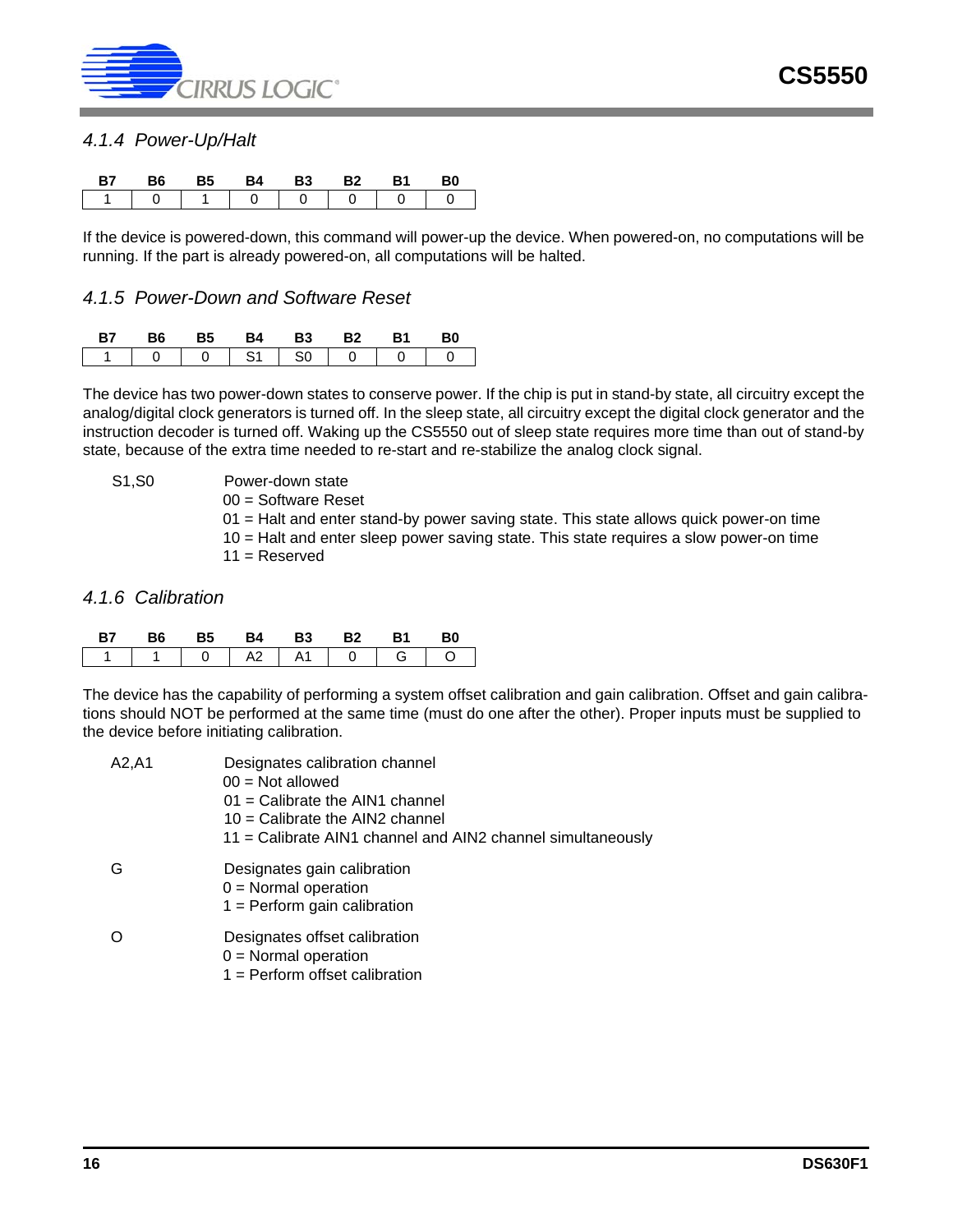

#### *4.1.7 Register Read/Write*

|  |  |  | B7 B6 B5 B4 B3 B2 B1 B0     |  |
|--|--|--|-----------------------------|--|
|  |  |  | 0 W/R RA4 RA3 RA2 RA1 RA0 0 |  |

The Read/Write command informs the state machine that a register access is required. During a *read* operation, the addressed register is loaded into the device's output buffer and clocked out by SCLK. During a *write* operation, the data is clocked into the input buffer and, and all 24 bits are transferred to the addressed register on the 24<sup>th</sup> SCLK.

W/R Write/Read control  $0 =$  Read register  $1$  = Write register

RA[4:0] Register address bits (bits 1 through 5) of the read/write command.

| <b>Address</b>          | RA[4-0] | <b>Abbreviation</b>                | Name/Description                                              |
|-------------------------|---------|------------------------------------|---------------------------------------------------------------|
| 0                       | 00000   | Config                             | <b>Configuration Register</b>                                 |
| 1                       | 00001   | AIN1 <sub>DCoff</sub>              | <b>AIN1 Offset Register</b>                                   |
| $\overline{\mathbf{c}}$ | 00010   | $AlN1$ gn                          | AIN1 Gain Register                                            |
| 3                       | 00011   | AIN <sub>2</sub> D <sub>Coff</sub> | <b>AIN2 Offset Register</b>                                   |
| $\overline{2}$          | 00100   | AIN <sub>2gn</sub>                 | AIN2 Gain Register                                            |
| 5                       | 00101   | <b>Cycle Count</b>                 | Number of A/D conversions used in one computation cycle (N)). |
| $6\phantom{1}6$         | 00110   | Res                                | Reserved †                                                    |
| 7                       | 00111   | OUT <sub>1</sub>                   | <b>AIN1 Output Register</b>                                   |
| 8                       | 01000   | OUT <sub>2</sub>                   | <b>AIN2 Output Register</b>                                   |
| $\boldsymbol{9}$        | 01001   | Res                                | Reserved +                                                    |
| 10                      | 01010   | Res                                | Reserved +                                                    |
| 11                      | 01011   | FILT <sub>1</sub>                  | Computed Filtered value for AIN1                              |
| 12                      | 01100   | FILT <sub>2</sub>                  | Computed Filtered value for AIN2                              |
| 13                      | 01101   | Res                                | Reserved +                                                    |
| 14                      | 01110   | Res                                | Reserved †                                                    |
| 15                      | 01111   | <b>Status</b>                      | <b>Status Register</b>                                        |
| 16                      | 10000   | Res                                | Reserved                                                      |
| 17                      | 10001   | Res                                | Reserved                                                      |
| 18                      | 10010   | Res                                | Reserved †                                                    |
| 19                      | 10011   | Res                                | Reserved                                                      |
| 20                      | 10100   | Res                                | Reserved †                                                    |
| 21                      | 10101   | Res                                | Reserved †                                                    |
| 22                      | 10110   | Res                                | Reserved †                                                    |
| 23                      | 10111   | Res                                | Reserved †                                                    |
| 24                      | 11000   | Res                                | Reserved †                                                    |
| 25                      | 11001   | Res                                | Reserved †                                                    |
| 26                      | 11010   | Mask                               | Mask Register                                                 |
| 27                      | 11011   | Res                                | Reserved +                                                    |
| 28                      | 11100   | Ctrl                               | <b>Control Register</b>                                       |
| 29                      | 11101   | Res                                | Reserved †                                                    |
| 30                      | 11110   | Res                                | Reserved †                                                    |
| 31                      | 11111   | Res                                | Reserved †                                                    |

† These registers are for internal use only. For proper device operation, the user must *not* attempt to write to these registers.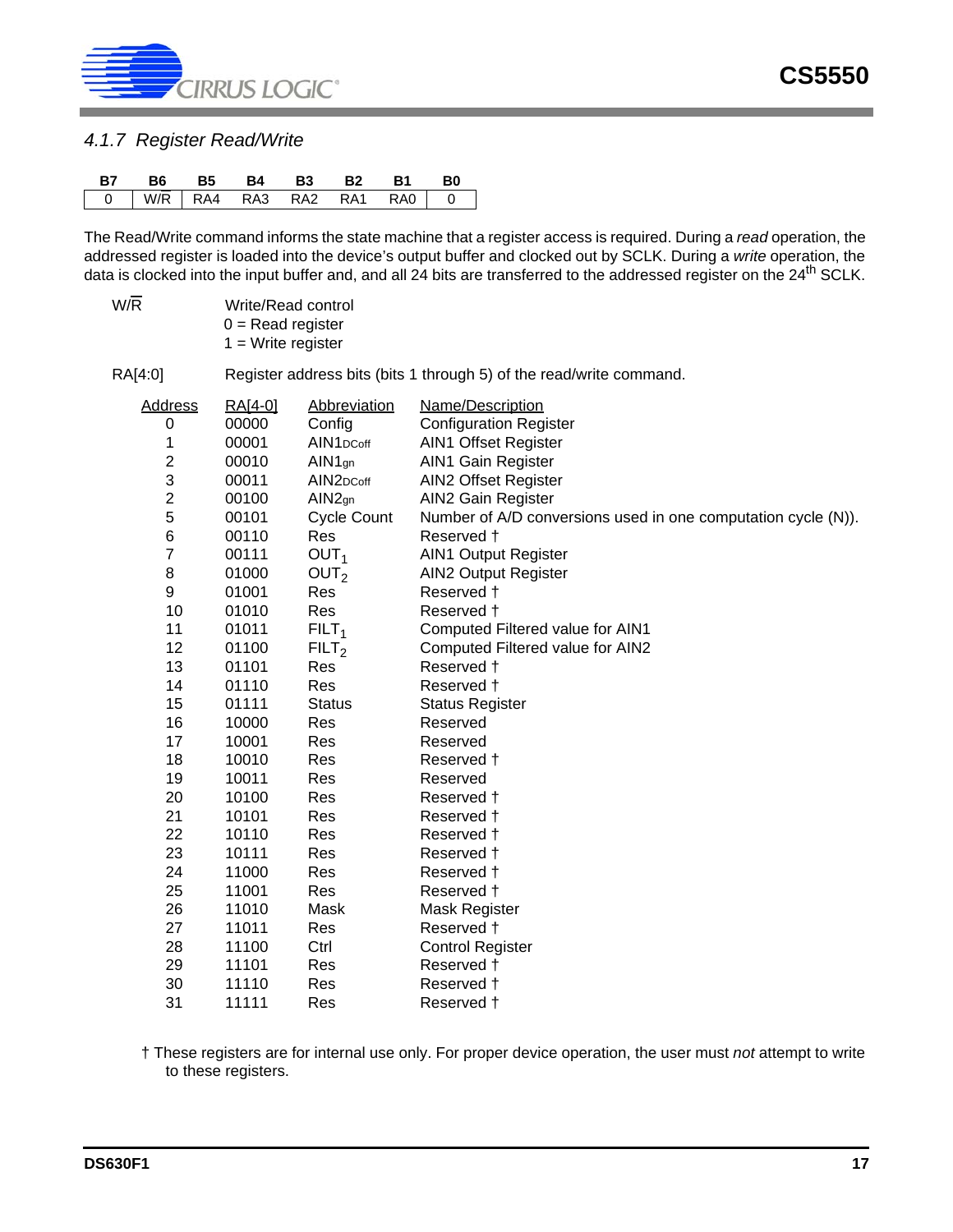

### <span id="page-17-0"></span>**4.2 Serial Port Interface**

The CS5550's serial interface consists of four control lines, which have the following pin-names:  $\overline{CS}$ , SDI, SDO, and SCLK.

CS, Chip Select, is the control line which enables access to the serial port. If the  $\overline{\text{CS}}$  pin is tied to logic 0, the port can function as a three wire interface. SDI, Serial Data In, is the data signal used to transfer data to the converters.

SDO, Serial Data Out, is the data signal used to transfer output data from the converters. The SDO output will be held at high impedance any time  $\overline{\text{CS}}$ is at logic 1.

SCLK, Serial Clock, is the serial bit-clock which controls the shifting of data to or from the ADC's serial port. The  $\overline{CS}$  pin must be held at logic 0 before SCLK transitions can be recognized by the port logic. To accommodate opto-isolators SCLK is designed with a Schmitt-trigger input to allow an opto-isolator with slower rise and fall times to directly drive the pin. Additionally, SDO is capable of sinking or sourcing up to 5 mA to directly drive an opto-isolator LED. SDO will have less than a 400 mV loss in the drive voltage when sinking or sourcing 5 mA.

### <span id="page-17-1"></span>**4.3 Serial Read and Write**

The state machine decodes the command word as it is received. Data is written to and read from the CS5550 by using the Register Read/Write command. Figure [1](#page-8-0) illustrates the serial sequence necessary to write to, or read from the serial port's buffers. As shown in Figure [1,](#page-8-0) a transfer of data is always initiated by sending the appropriate 8-bit command (MSB first) to the serial port (SDI pin).

### <span id="page-17-2"></span>*4.3.1 Register Write*

When a command involves a write operation, the serial port will continue to clock in the data bits (MSB first) on the SDI pin for the next 24 SCLK cycles. Command words instructing a register write must be followed by 24 bits of data. To write the Configuration Register, the user would transmit the command (0x40) to initiate a write to the Configuration Register. The CS5550 will then acquire the serial data input from the (SDI) pin when the user pulses the serial clock (SCLK) 24 times. Once the data is received, the state machine writes the data to the Configuration Register and then waits to receive another valid command.

### <span id="page-17-3"></span>*4.3.2 Register Read*

When a read command is initiated, the serial port will start transferring register content bits serial (MSB first) on the SDO pin for the next 8, 16, or 24 SCLK cycles. Command words instructing a register read may be terminated at 8-bit boundaries (e.g., read transfers may be 8, 16, or 24 bits in length). Also data register reads allow "command chaining". This means that the micro-controller is allowed to send a new command while reading register data. The new command will be acted upon immediately and could possibly terminate the first register read. For example, if the user is only interested in acquiring the 16 most significant bits of data from the first read, then the user can begin to strobe a second read command on SDI after the first 8 data bits have been read from SDO.

**During the read cycle, the SYNC0 command (NOP) should be strobed on the SDI port while clocking the data from the SDO port.** 

### <span id="page-17-4"></span>**4.4 System Initialization**

A software or hardware reset can be initiated at any time. The software reset is initiated by sending the command 0x80.

A hardware reset is initiated when the RESET pin is forced low with a minimum pulse width of 50 ns. The RESET signal is asynchronous, requiring no MCLKs for the part to detect and store a reset event. The RESET pin is a Schmitt Trigger input, which allows it to accept slow rise times and/or noisy control signals. Once the RESET pin is inactive, the internal reset circuitry remains active for 5 MCLK cycles to insure resetting the synchronous circuitry in the device. The modulators are held in reset for 12 MCLK cycles after RESET becomes inactive. After a hardware or software reset, the internal registers (some of which drive output pins) will be reset to their *default* values on the first MCLK received after detecting a reset event. The internal register values are also set to their default values after initial power-on of the device. The CS5550 will then assume its *active* state. (The term *active state*,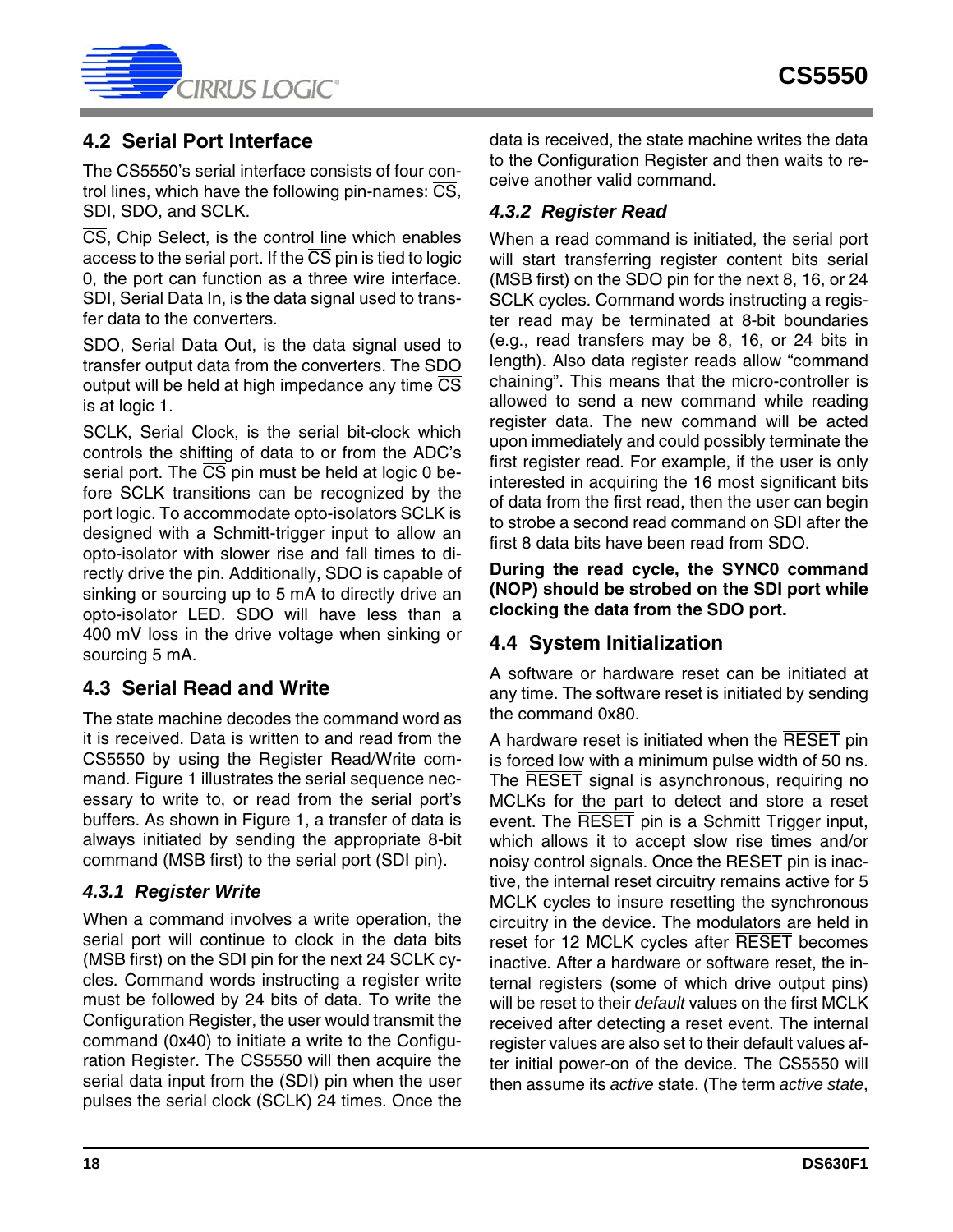

as well as the other defined power states of the CS5550, are described in Section [4.6](#page-18-1)).

Refer to Section [5](#page-19-0) of the data sheet to see the default register values for any particular device register.

# <span id="page-18-0"></span>**4.5 Serial Port Initialization**

It is possible for the serial interface to become unsynchronized, with respect to the SCLK input. If this occurs, any attempt to clock valid CS5550 commands into the serial interface will result in either no operation or unexpected operation, because the CS5550 will not interpret the input command bits correctly. The CS5550's serial port must then be re-initialized. To initialize the serial port, any of the following actions can be performed:

- 1) Drive (assert) the  $\overline{\text{CS}}$  pin low [or if  $\overline{\text{CS}}$  pin is already low, drive the pin high, then back to low].
- 2) Hardware Reset (drive RESET pin low, for at least 10 µs, then drive back to high).
- 3) Issue the *Serial Port Initialization Sequence*, which is performed by clocking 3 (or more)

SYNC1 command bytes (0xFF) followed by one SYNC0 command byte (0xFE).

### <span id="page-18-1"></span>**4.6 CS5550 Power States**

*Active state* denotes the operation of CS5550 when the device is fully powered on (not in *sleep* state or *stand-by* state). Performing either of the following actions will insure that the CS5550 is operating in the *active* state:

- 1) Power on the CS5550. (Or if the device is already powered on, recycle the power.)
- 2) Software Reset
- 3) Hardware Reset

In addition to the actions listed above, note that if the device is in *sleep* state or in *stand-by* state, the action of waking up the device out of *sleep* state or *stand-by* state (by issuing the Power-Up/Halt command) will also insure that the device is set into *active* state. In order to send the Power-Up/Halt command to the device, the serial port must be initialized. Therefore, after applying power to the CS5550, a hardware reset should always be performed.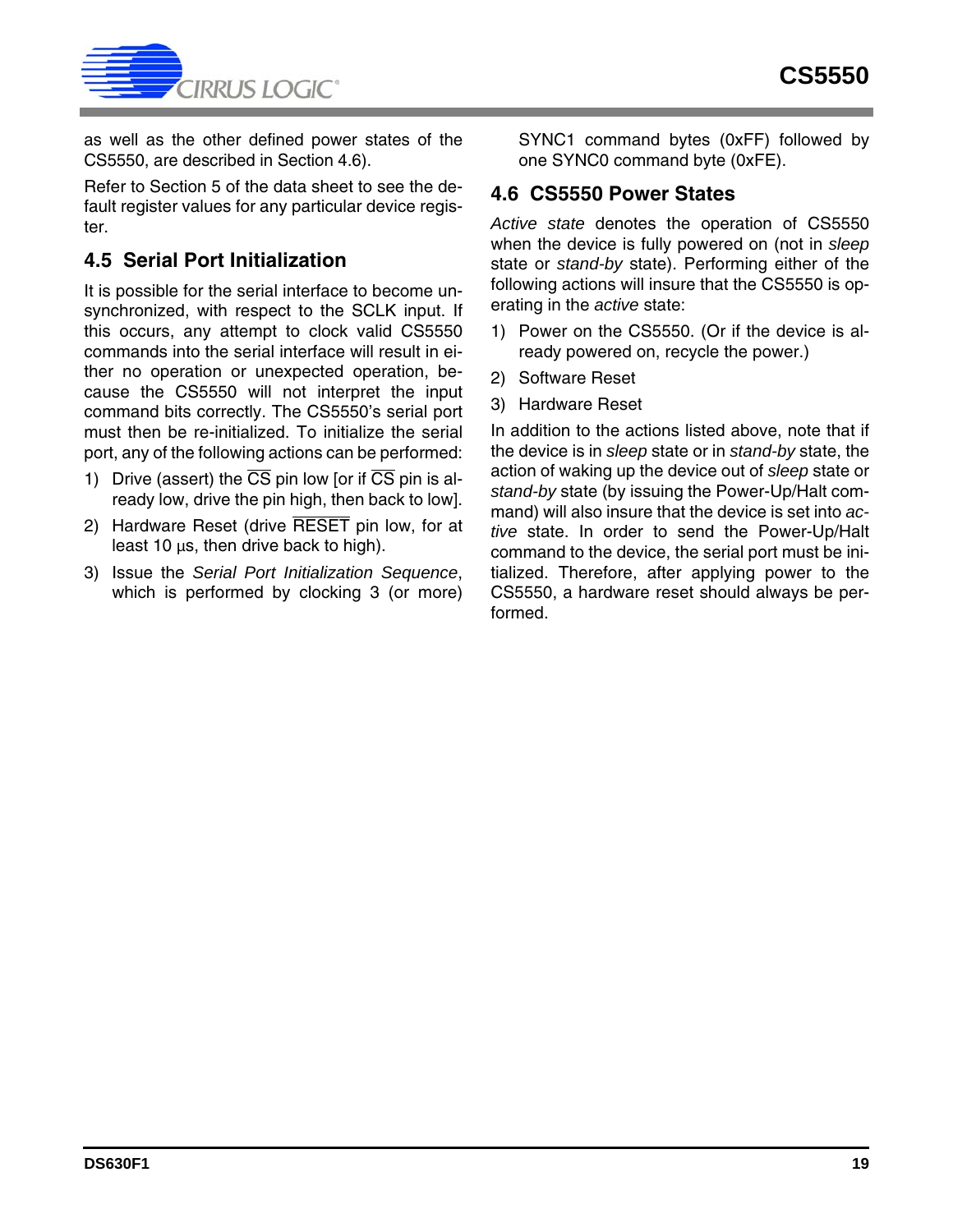

### <span id="page-19-0"></span>**5. REGISTER DESCRIPTION**

- 1. "Default\*\*" => bit status after power-on or reset
- 2. Any bit not labeled is Reserved. A zero should always be used when writing to one of these bits.

# <span id="page-19-1"></span>*5.1 Configuration Register*

Address: 0

| 23 | 22   | 21   | 20           | 19          | 18           |    | 16   |
|----|------|------|--------------|-------------|--------------|----|------|
|    |      |      |              |             |              |    | gain |
| 15 | 14.  | 13   | 12           |             | 10           |    |      |
|    |      |      | <b>IMODE</b> | <b>IINV</b> |              |    |      |
|    |      |      |              |             |              |    |      |
|    | 2HPF | 1HPF | iCPU         | מ∕ו<br>rvo  | $\mathbf{v}$ | K1 | ĸι   |

#### Default\*\* = 0x000001

| gain          | Sets the gain of the AIN1 PGA<br>$0 =$ gain is 10<br>$1 =$ gain is 50                                                                                                                                                                                                                  |
|---------------|----------------------------------------------------------------------------------------------------------------------------------------------------------------------------------------------------------------------------------------------------------------------------------------|
| <b>IIMODE</b> | IINV] Soft interrupt configuration bits. Select the desired pin behavior for indication of an interrupt.<br>$00 =$ active low level (default)<br>$01$ = active high level<br>$10 =$ falling edge (INT is normally high)<br>$11 =$ rising edge (INT is normally low)                    |
| 1HPF          | Control the use of the High Pass Filter on AIN1 Channel.<br>$0 = HPF$ disabled<br>$1 = HPF$ enabled                                                                                                                                                                                    |
| 2HPF          | Control the use of the High Pass Filter on AIN2 Channel.<br>$0 = HPF$ disabled<br>$1 = HPF$ enabled                                                                                                                                                                                    |
| <b>iCPU</b>   | Inverts the CPUCLK clock. In order to reduce the level of noise present when analog signals<br>are sampled, the logic driven by CPUCLK should not be active during the sample edge.<br>$0 =$ normal operation (default)<br>1 = minimize noise when CPUCLK is driving rising edge logic |
| K[3:0]        | Clock divider. A 4-bit binary number used to divide the value of MCLK to generate the internal<br>clock DCLK. The internal clock frequency is DCLK = MCLK/K. The value of K can range be-<br>tween 1 and 16. Note that a value of "0000" will set K to 16 (not zero).                  |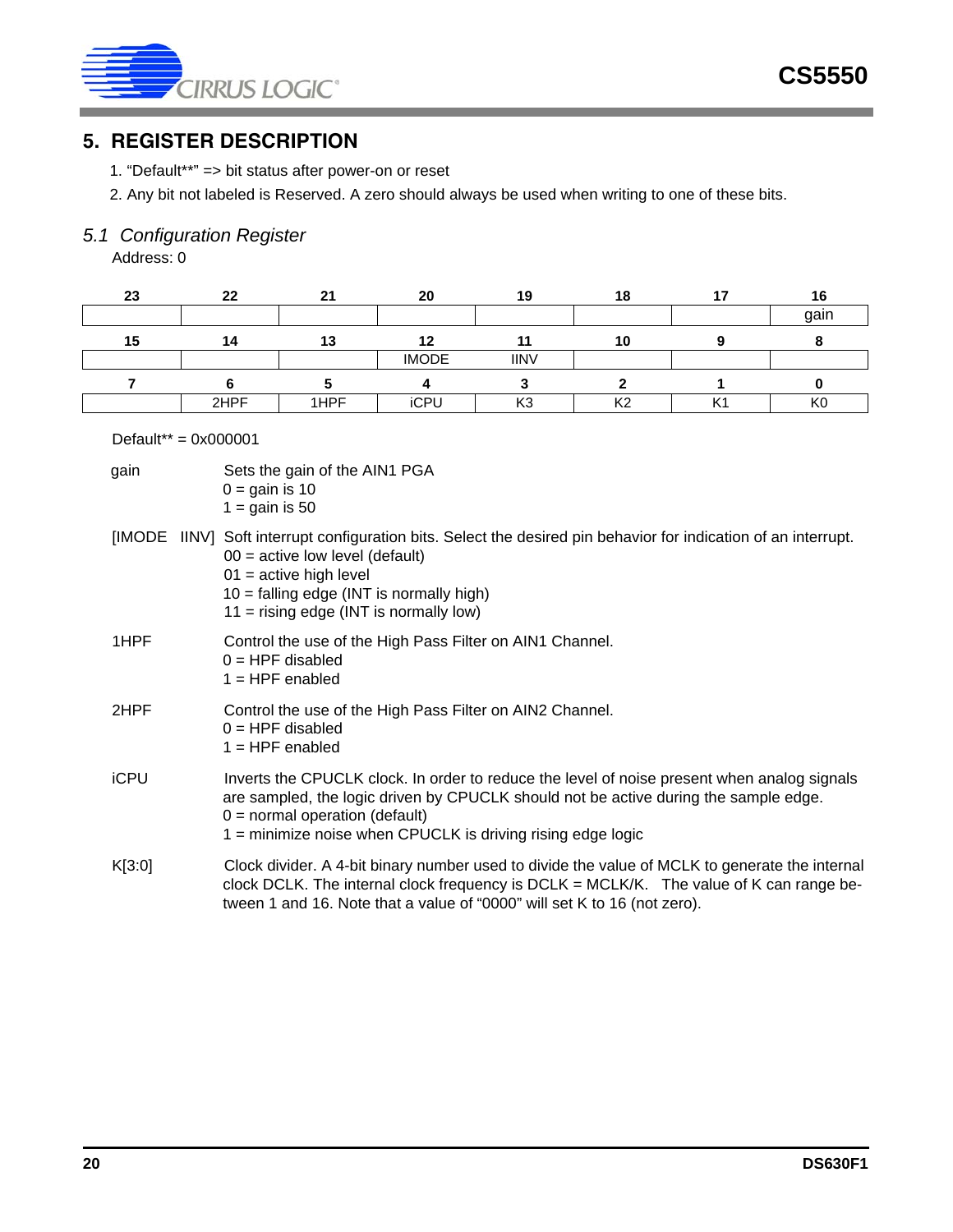

#### <span id="page-20-0"></span>*5.2 Offset Registers*

Address: 1 (Offset Register - AIN1) 3 (Offset Register - AIN2)

| <b>MSB</b>                |             |               |                     |                 |                                       |                        |                  |                   |                              |               |                |                                |                        | <b>LSB</b>          |
|---------------------------|-------------|---------------|---------------------|-----------------|---------------------------------------|------------------------|------------------|-------------------|------------------------------|---------------|----------------|--------------------------------|------------------------|---------------------|
| $\sim 0$<br>-1.<br>$\sim$ | $\sim$<br>- | ◠<br>י^-<br>- | $\sim$<br>ن- ہ<br>- | ~-4<br><u>.</u> | $\overline{\phantom{0}}$<br>_ი-ხ<br>- | $\epsilon$<br>റ-0<br>- | -<br>$\sim$<br>- | <br>$22 - 1$<br>- | $\overline{40}$<br>n-10<br>- | $n - 19$<br>- | $20 - 20$<br>- | $\sim$<br>ົ <u>ດ-</u> ∠ົ.<br>- | ററ<br>n-44<br><u>_</u> | $\sim$<br>റ-∠ാ<br>- |

#### Default\*\* = 0.000

The Offset Registers are initialized to zero on reset, allowing the device to function and perform measurements. The register is loaded after one computation cycle with the offset when the proper input is applied and the Calibration Command is received. DRDY will be asserted at the end of the calibration. The register may be read and stored so the register may be restored with the desired system offset compensation. The value is in the range ± full scale. The numeric format of this register is two's complement notation.

#### <span id="page-20-1"></span>*5.3 Gain Registers*

Address: 2 (Gain Register - AIN1) 4 (Gain Register - AIN2)

| <b>MSB</b> |          |             |              |                    |          |          |                                  |                        |                              |           |                      |                |                                       | <b>LSB</b>         |
|------------|----------|-------------|--------------|--------------------|----------|----------|----------------------------------|------------------------|------------------------------|-----------|----------------------|----------------|---------------------------------------|--------------------|
| r<br>-     | ົດບ<br>- | $\sim$<br>- | ⌒<br>າ∹∠<br> | $\sim$<br>ი-პ<br>_ | ∩-4<br>- | ∩∹.<br>- | -ი-ხ<br>$\overline{\phantom{0}}$ | <br>AC<br>$2 - 10$<br> | $\rightarrow$<br>$\sim$<br>- | ი-18<br>- | $n - 19$<br>. ט<br>- | $20 - 20$<br>- | $\sim$<br>$\sim$<br>. <u>.</u> .<br>- | $\sim$<br>つこム<br>- |

Default\*\* = 1.000

The Gain registers are initialized to 1.0 on reset, allowing the device to function and perform measurements. The Gain registers hold the result of the gain calibrations. If a calibration is performed, the register is loaded after one computation cycle with the system gain when the proper DC input is applied and the Calibration Command is received. DRDY will be asserted at the end of the calibration. The register may be read and stored so the register may be restored with the desired system offset compensation. The value is in the range  $0.0 \leq$  Gain  $\lt$ 3.9999.

#### <span id="page-20-2"></span>*5.4 Cycle Count Register*

Address: 5

| <b>MSB</b> |               |                       |                      |                            |                            |                                |                |                   |   |         |         |   |                   | <b>CD</b><br>ᄓ<br>$\sim$ $\sim$ |
|------------|---------------|-----------------------|----------------------|----------------------------|----------------------------|--------------------------------|----------------|-------------------|---|---------|---------|---|-------------------|---------------------------------|
| 23<br>-    | $\sim$<br>∩∠∠ | $\sim$<br>$\sim$<br>- | $\Omega$<br>າ∠∪<br>- | $\overline{A}$<br>ດ∣ສ<br>- | $\Delta$<br>$\sim$ 10<br>- | $\rightarrow$<br>$\Omega$<br>- | $\sim$ 16<br>- | <br>$\sim 6$<br>- | ഹ | ∩4<br>- | ია<br>- | ഹ | $\mathbf{a}$<br>- | റ∪<br>-                         |

Default\*\* = 4000

The Cycle Count Register value (denoted as 'N') determines the length of one *computation cycle*. During continuous conversions, the computation cycle frequency is (MCLK/K)/(1024∗N) where MCLK is master clock input frequency (into XIN/XOUT pins), K is clock divider value (as specified in the Configuration Register), and N is Cycle Count Register Value.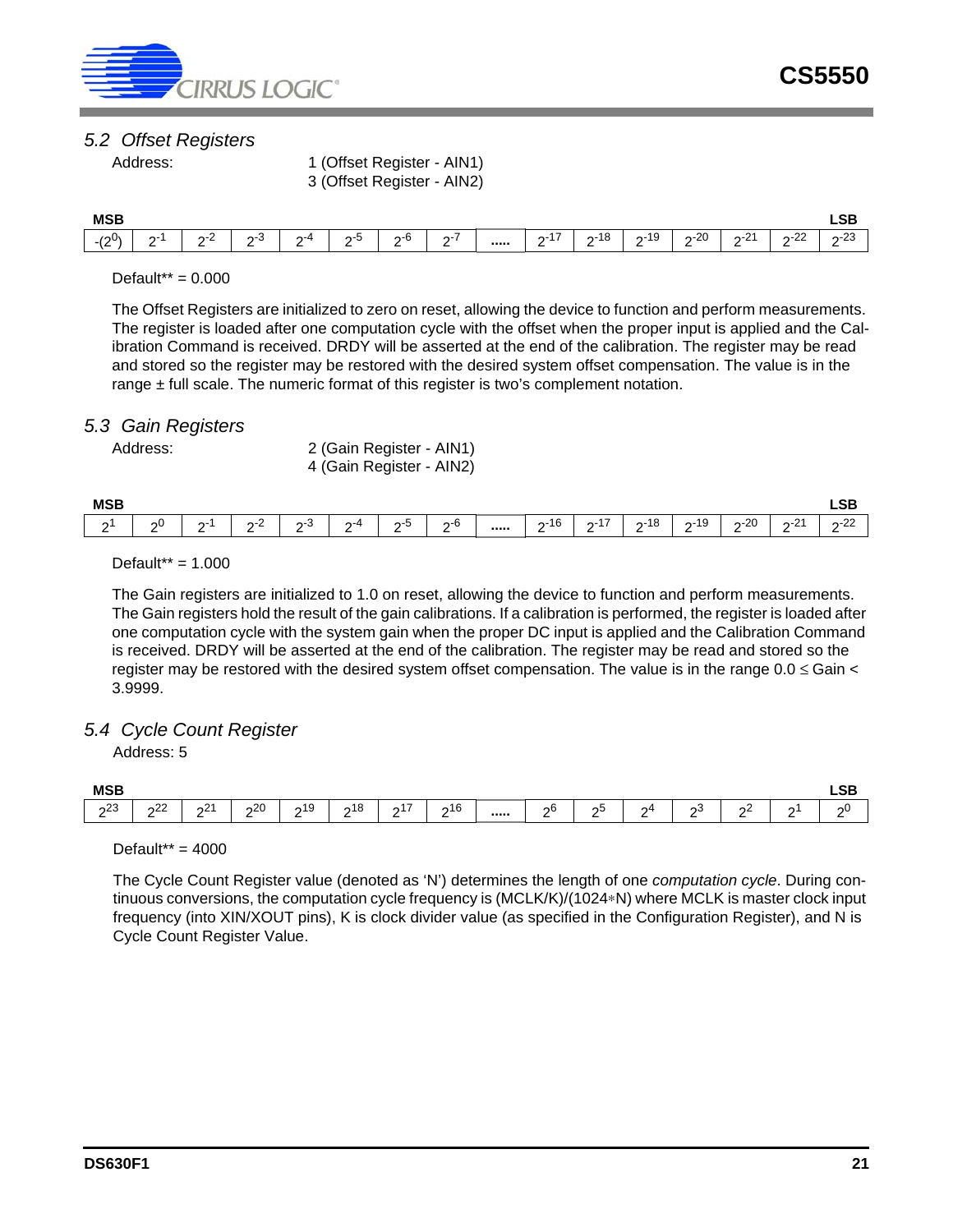

# <span id="page-21-0"></span>*5.5 OUT<sub>1</sub> and OUT<sub>2</sub> Output Registers*<br>*7 (AIN1 Output Registe*

Address: *7* (*AIN1 Output Register*) *8 (AIN2 Output Register)*

| <b>MSB</b>           |             |                         |                    |                |                                       |                 |                                                    |                          |                      |                      |          |                    |                  | LSB.              |
|----------------------|-------------|-------------------------|--------------------|----------------|---------------------------------------|-----------------|----------------------------------------------------|--------------------------|----------------------|----------------------|----------|--------------------|------------------|-------------------|
| $\sim$<br>/00۱<br>ιZ | $\sim$<br>- | $\sim$<br><u>.</u><br>- | $\sim$<br>ი-ა<br>- | $\sim$ -4<br>- | $\overline{\phantom{0}}$<br>_ი-ნ<br>- | ი-6<br><u>.</u> | $\overline{\phantom{a}}$<br>$\sim$ - $\prime$<br>- | <br>47<br>$\sim$ -1<br>- | 40<br>n-18<br>.<br>- | $n - 19$<br><u>_</u> | $n - 20$ | $\sim$<br>∩-∠<br>- | ററ<br>n-22<br>-- | ົດຕ<br>ב∠- ה<br>- |

These signed registers contain the last value of the measured results of AIN1 and AIN2. The results will be within the range of -1.0 ≤ AIN1,AIN2 < 1.0. The value is represented in two's complement notation, with the binary point place to the right of the MSB (MSB has a negative weighting). These values are 22 bits in length. The two least significant bits, (located at the far right-side) have no meaning, and will always have a value of "0".

#### <span id="page-21-1"></span>5.6 FILT<sub>1</sub>, FILT<sub>2</sub> Unsigned Output Register

| Address: | 11 (AIN1 Filtered Output Register) |
|----------|------------------------------------|
|          | 12 (AIN2 Filtered Output Register) |

| <b>MSB</b> |                     |                                |                |     |                |                                         |          |                                                    |                                       |                |                       |                    |                   | <b>LSB</b>  |
|------------|---------------------|--------------------------------|----------------|-----|----------------|-----------------------------------------|----------|----------------------------------------------------|---------------------------------------|----------------|-----------------------|--------------------|-------------------|-------------|
| n-1<br>-   | $\sim$<br>י בר<br>- | $\sim$<br>$\sim$ - $\sim$<br>- | $\sim$ -4<br>- | כ-ר | $\sim$<br>-ი-ნ | $\overline{\phantom{a}}$<br>$\sim$<br>- | c<br>າ-ອ | <br>$\overline{4}$ $\overline{0}$<br>$2 - 18$<br>- | $\Lambda$<br>יט<br>$\sim$<br>ت ו<br>- | $20 - 20$<br>- | $\Omega$<br>י∠-מ<br>- | $\sim$<br>つこく<br>- | 23<br>$\sim$<br>- | $2-24$<br>- |

These unsigned registers contain the last values of  $FILT<sub>1</sub>$  and  $FILT<sub>2</sub>$ . The results are in the range of  $0.0 \leq$  FILT<sub>1</sub>,FILT<sub>2</sub> < 1.0. The value is represented in (unsigned) binary notation, with the binary point place to the left of the MSB. These results are updated after each computation cycle.

#### <span id="page-21-2"></span>*5.7 Status Register and Mask Register*

| Address: | 15 (Status [Clear] Register) |
|----------|------------------------------|
| Address: | 26 (Mask Register)           |

| 23          | 22               | 21               | 20              | 19              | 18 | 17              | 16              |
|-------------|------------------|------------------|-----------------|-----------------|----|-----------------|-----------------|
| <b>DRDY</b> |                  |                  | <b>CRDY</b>     |                 |    | OR <sub>1</sub> | OR <sub>2</sub> |
| 15          | 14               | 13               | 12              |                 | 10 |                 |                 |
|             | FOR <sub>1</sub> | FOR <sub>2</sub> |                 |                 |    |                 |                 |
|             |                  |                  |                 |                 |    |                 |                 |
|             |                  |                  | OD <sub>2</sub> | OD <sub>1</sub> |    |                 | טו              |

Default\*\* = 0x000000 (Status [Clear] Register

0x000000 (Mask Register)

The Status [Clear] Register indicates the condition of the chip. In normal operation writing a '1' to a bit will cause the bit to go to the '0' state. Writing a '0' to a bit will maintain the status bit in its current state. With this feature the user can simply write back to the Status [Clear] Register to clear the bits that have been seen, without concern of clearing any newly set bits. Even if a status bit is masked to prevent the interrupt (at the time that the status bit is asserted), the status bit will still be set in (both of) the Status Registers so the user can poll the status.

The Mask Register is used to control the activation of the INT pin. Placing a logic '1' in the Mask Register will allow the corresponding bit in the Status Register to activate the  $\overline{\text{INT}}$  pin when the status bit becomes active.

- DRDY Data Ready. When running in single or continuous conversion acquisition mode, this bit will indicate the end of computation cycles. When running calibrations, this bit indicates that the calibration sequence has completed, and the results have been stored in the offset or gain
- OR1, OR2 AIN Output Out of Range. Set when the *magnitude* of the calibrated output is too large or too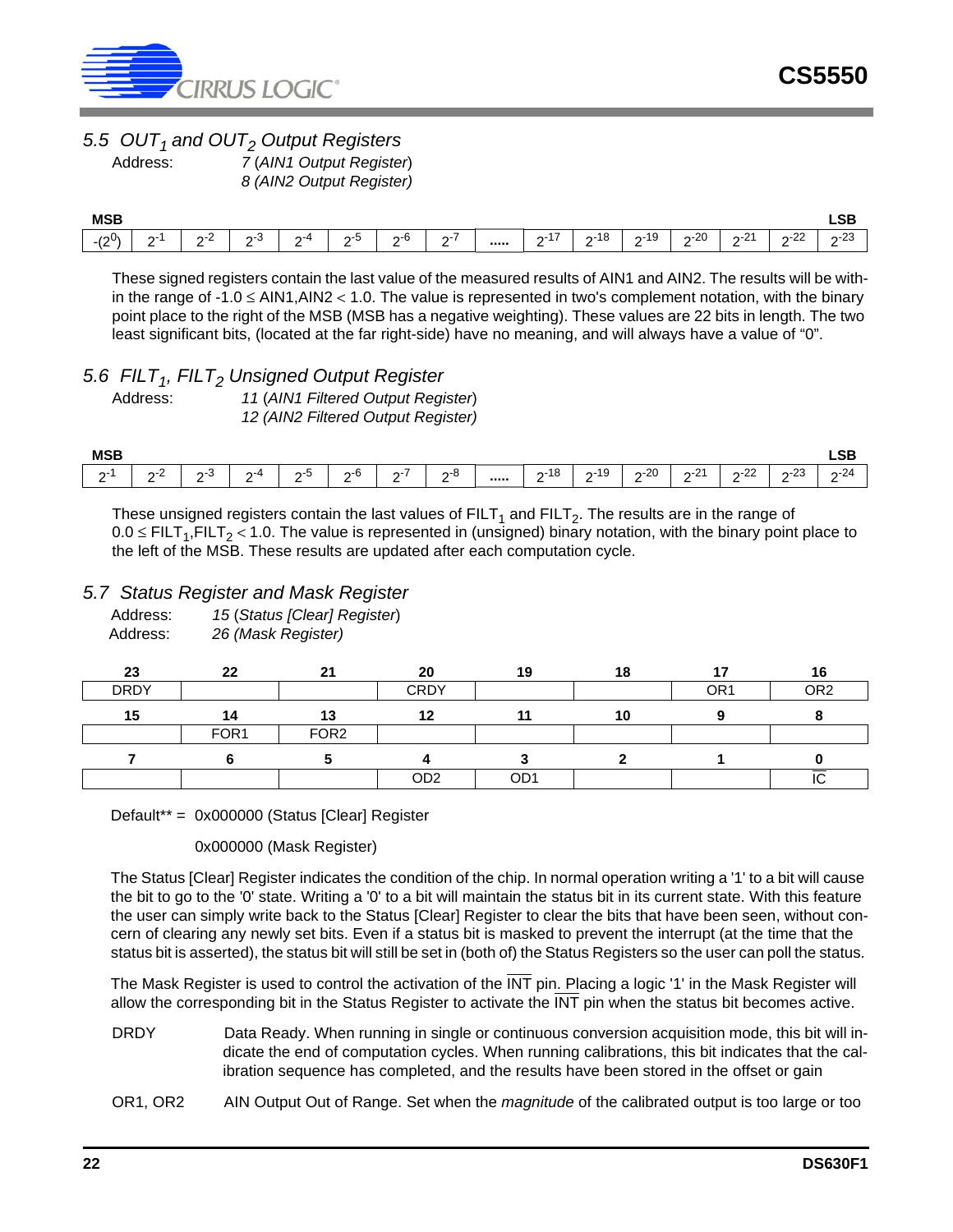

small to fit in the AIN Output Register.

- CRDY Conversion Ready. Indicates a new conversion is ready.
- OD1, OD2 Modulator oscillation detect. Set when the modulator oscillates due to an input above Full Scale. Note that the level at which the modulator oscillates is significantly higher than the Input Voltage Range.
- FOR1, FOR2 FILT out of range. Set when the calibrated voltage value is too large for the FILT register.
- $\overline{IC}$  Invalid Command. Normally logic 1. Set to logic 0 if the host interface is strobed with an 8-bit word that is not recognized as one of the valid commands (see Section [4.1,](#page-14-1) *Commands*).

#### <span id="page-22-0"></span>*5.8 Control Register*

Register Address: 28

| 23 | 22 | 21 | 20           | 19 | 18           | $\overline{\phantom{a}}$ |  |
|----|----|----|--------------|----|--------------|--------------------------|--|
|    |    |    |              |    |              |                          |  |
| 15 | 14 | 42 | 4 C          |    | 10           |                          |  |
|    |    |    |              |    |              |                          |  |
|    |    |    |              |    |              |                          |  |
|    |    |    | <b>INTOD</b> |    | <b>NOCPU</b> | <b>NOOSC</b>             |  |

Default\*\* = 0x000000

INTOD  $1 =$  Converts  $\overline{\text{INT}}$  output to open drain configuration.

NOCPU  $1 =$  saves power by disabling the CPUCLK external drive pin.

 $NOOSC$  1 = saves power by disabling the crystal oscillator circuit.